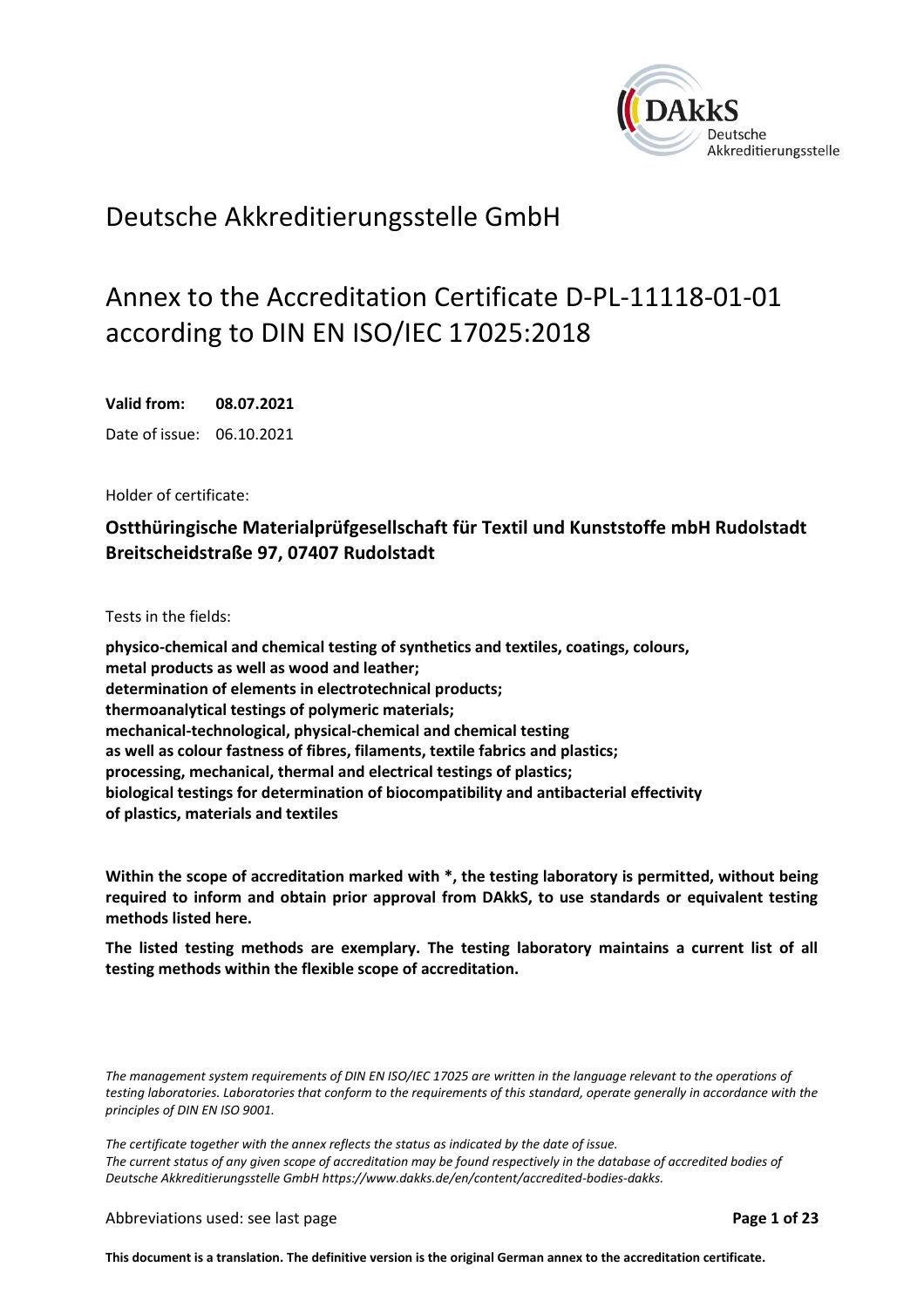

**Within the given testing field marked with \*\*, the testing laboratory is permitted, without being required to inform and obtain prior approval from DAkkS, the modification as well as further and new development of testing methods within a selected test range.** 

**The listed testing methods are exemplary. The testing laboratory maintains a current list of all testing methods within the flexible scope of accreditation.** 

**Within the given testing field marked with \*\*\*, the testing laboratory is permitted, without being required to inform and obtain prior approval from DAkkS, the following, the free choice of standard or equivalent testing methods with different issue dates.**

**The listed testing methods are exemplary. The testing laboratory maintains a current list of all testing methods within the flexible scope of accreditation.** 

## **1 Physical-chemical and chemical analysis of consumer goods and toys and polymeric materials**

## **1.1 Sample preparation \*\*\***

| <b>DIN EN 645</b><br>1994-01 ***   | Paper and board intended to come into contact with foodstuffs;<br>preparation of a cold water extract                                                                                                            |
|------------------------------------|------------------------------------------------------------------------------------------------------------------------------------------------------------------------------------------------------------------|
| <b>DIN EN 647</b><br>1994-01 ***   | Paper and board intended to come into contact with foodstuffs;<br>preparation of a hot water extract                                                                                                             |
| <b>DIN EN 1811</b><br>2015-10 ***  | Reference test method for release of nickel from all post assemblies which are<br>inserted into pierced parts of the human body and articles intended to come<br>into direct and prolonged contact with the skin |
| <b>DIN EN 71-9</b><br>2007-09 ***  | Safety of toys - Part 9: Organic chemical compounds - Requirements                                                                                                                                               |
| <b>DIN EN 71-10</b><br>2006-03 *** | Safety of toys - Part 10: Organic chemical compounds - Sample preparation and<br>extraction                                                                                                                      |
| HV_250_002<br>2020-09              | In house method - regulations for performing microwave pressure digestion                                                                                                                                        |
| <b>DIN EN 50642</b><br>2019-05 *** | Cable management systems - test method for content of halogens                                                                                                                                                   |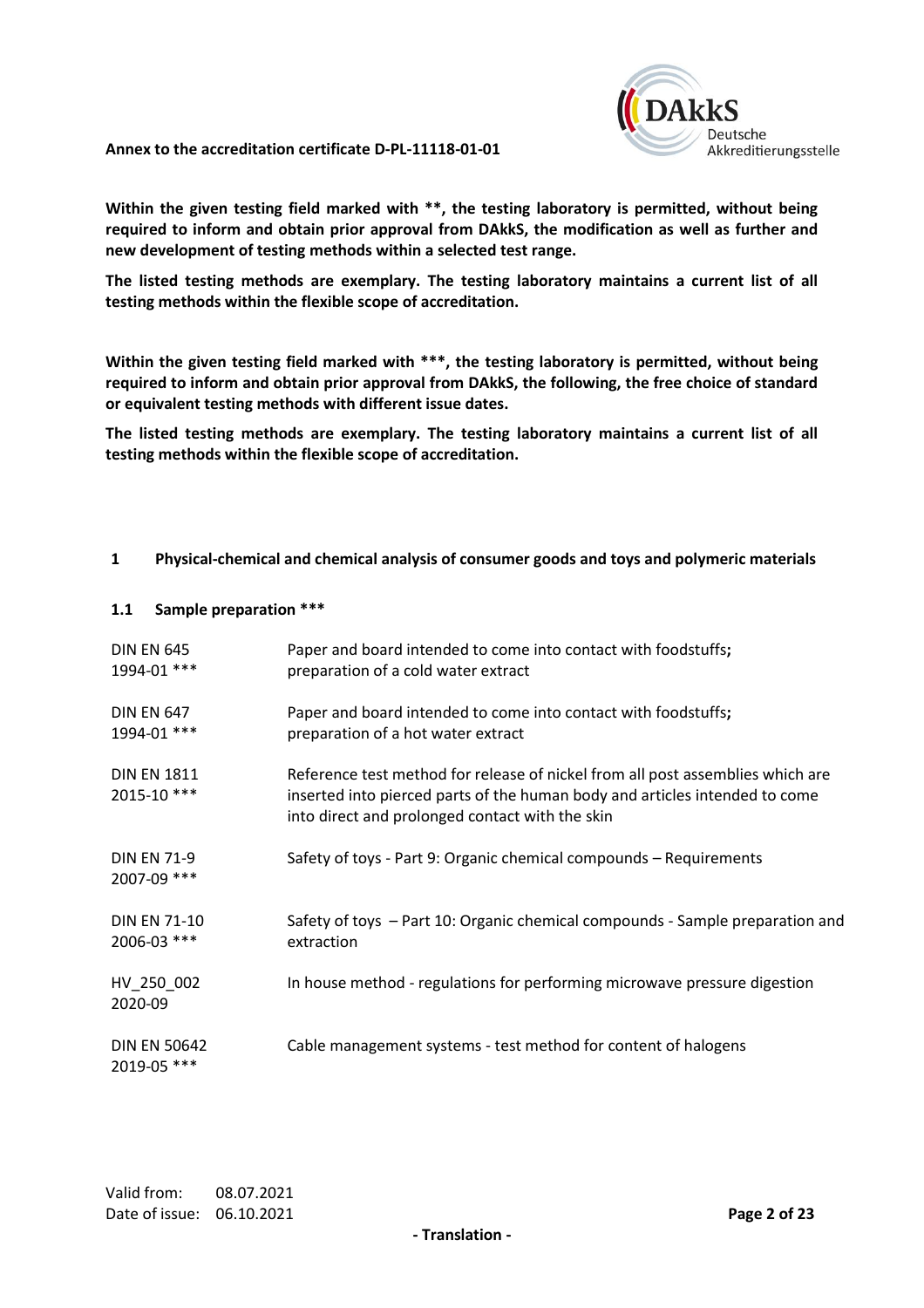

| 1.2                       |                     | Determination of organic substances and groups of substances by high-performance liquid<br>chromatography (HPLC) with standard detectors (DAD Detector, FLD-Detector) **                                      |
|---------------------------|---------------------|---------------------------------------------------------------------------------------------------------------------------------------------------------------------------------------------------------------|
| 2011-12                   | DIN EN ISO 14184-2  | Textiles - Determination of formaldehyde - Part 2: Released formaldehyde<br>(vapour absorption method)<br>(Deviation: Derivatization with DNPH and HPLC-DAD measurement)                                      |
| 2019-04                   | DIN EN ISO 17226-1  | Leather - Chemical determination of formaldehyde content -<br>Part 1: high performance liquid chromatography                                                                                                  |
| 2011-09                   | DIN EN ISO 17226-3  | Leather - Chemical determination of formaldehyde content -<br>Part 3: Determination of formaldehyde emissions from leather                                                                                    |
| 1996-05                   | <b>DIN EN 717-3</b> | Wood-based panels - Determination of formaldehyde release -<br>Part 3: Formaldehyde release by the flask method<br>(Deviation: Derivatization with DNPH and HPLC-DAD measurement)                             |
| <b>VDA 275</b><br>1994-07 |                     | Shaped components for car-interior - Determination of formaldehyde release -<br>measuring procedure concerning to the modified flask method<br>(Deviation: Derivatization with DNPH and HPLC-DAD measurement) |
| 2015-07                   | DIN EN ISO 17234-1  | Leather - Chemical tests for the determination of certain azo colorants in dyed<br>leathers -<br>Part 1: Determination of certain aromatic amines derived from azo colorants                                  |
| 2011-06                   | DIN EN ISO 17234-2  | Leather - Chemical tests for the determination of certain azo colorants in dyed<br>leathers -<br>Part 2: Determination of 4-aminoazobenzene                                                                   |
| 2006-01                   | <b>DIN EN 71-11</b> | Safety of toys - Part 11: Organic chemical compounds - Methods of analysis                                                                                                                                    |
| 2017-05                   | DIN EN 14362-1      | Textiles - Methods for determination of certain aromatic amines derived from<br>azo colorants - Part 1: Detection of the use of certain azo colorants accessible<br>with and without extracting the fibres    |
| 2017-05                   | DIN EN 14362-3      | Textiles - Methods for determination of certain aromatic amines derived from<br>azo colorants - Part 3: Detection of the use of certain azo colorants, which may<br>release 4-aminoazobenzene                 |
| Vdl-RL03<br>2018-02       |                     | Determination of the formaldehyde concentration in water-soluble disperse<br>dyes<br>(Deviation: Derivatization with DNPH and HPLC-DAD measurement)                                                           |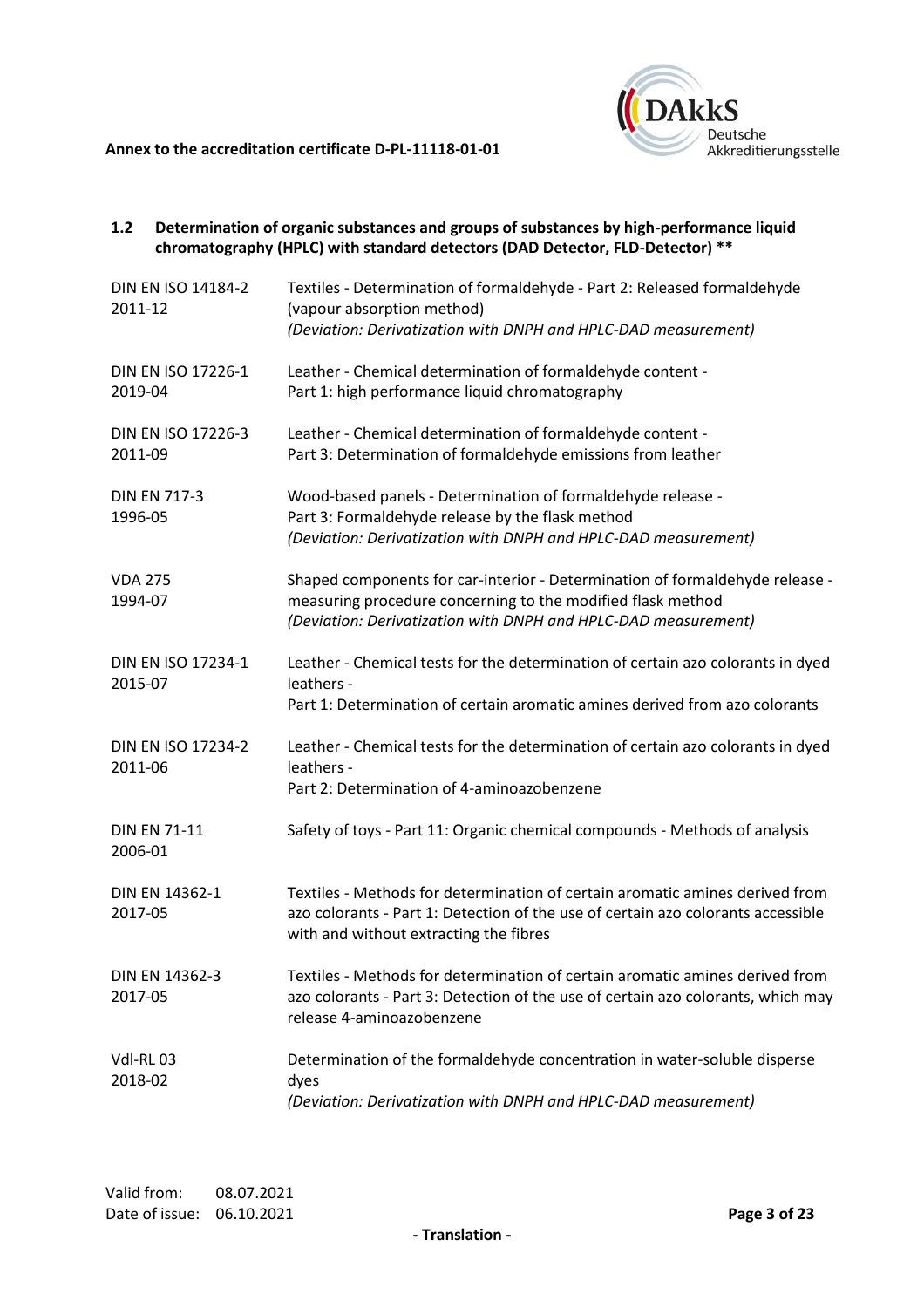

| <b>DIN EN 1541</b><br>2001-07          | Paper and board intended to come into contact with foodstuffs - Determination<br>of formaldehyde in an aqueous extract<br>(Deviation: Derivatization with DNPH and HPLC-DAD measurement)                                                                                                                                                                |
|----------------------------------------|---------------------------------------------------------------------------------------------------------------------------------------------------------------------------------------------------------------------------------------------------------------------------------------------------------------------------------------------------------|
| <b>BfR</b> - Empfehlung XXI<br>2016-07 | Determination of cleavable formaldehyde in rubber articles                                                                                                                                                                                                                                                                                              |
| SAA 2.5L215<br>2015-10                 | Determination of acetaldehyde in polyester samples by DNPH derivatization and<br>HPLC-DAD measurement in conjunction with ASTM F2013-10                                                                                                                                                                                                                 |
| DIN EN 13999-3<br>2007<br>+ A1 2009-08 | Adhesives - Short term method for measuring the emission properties of low-<br>solvent or solvent-free adhesives after application - Part 3: Determination of<br>volatile aldehydes                                                                                                                                                                     |
| GM/Opel GMW 15635<br>2017-07           | Determination of Aldehyde and Ketone Emissions from Interior Materials                                                                                                                                                                                                                                                                                  |
| <b>BMW AA-0061</b><br>2014-02          | Determination of the emission of formaldehyde from non-metallic materials and<br>components by HPLC                                                                                                                                                                                                                                                     |
| DIN ISO 12219-3<br>2012-12             | Interior air of road vehicles - Part 3: Screening method for the determination of<br>the emissions of volatile organic compounds from vehicle interior parts and<br>materials - Micro-scale chamber method<br>(Deviation: Determination of carbonyl compounds after adsorption on DNPH<br>cartridges and determination with HPLC-DNPH after extraction) |
| SAA 2.5L005<br>2019-05                 | Determination of caprolactam and cyclic oligomer content<br>in polyamide by HPLC                                                                                                                                                                                                                                                                        |
| FLTM BZ 156-01<br>2011-07              | Determination of Formaldehyde, Aldehyde and Ketone emissions from non-<br>metallic components, parts and materials in the vehicle interior                                                                                                                                                                                                              |
| VCS 1027, 2739<br>2004-05              | Determination of formaldehyde emission from components in vehicle interiors                                                                                                                                                                                                                                                                             |
| <b>VW PV 3925</b><br>2009-06           | Polymer materials - Measurement of formaldehyde emission                                                                                                                                                                                                                                                                                                |

# **1.3 Determination of organic substances and groups of substances by high-performance liquid chromatography (HPLC) with mass-selective detectors (MS)**

| HV 250 001 | In house method - determination of the content of various bisphenols in plastics |
|------------|----------------------------------------------------------------------------------|
| 2020-09    |                                                                                  |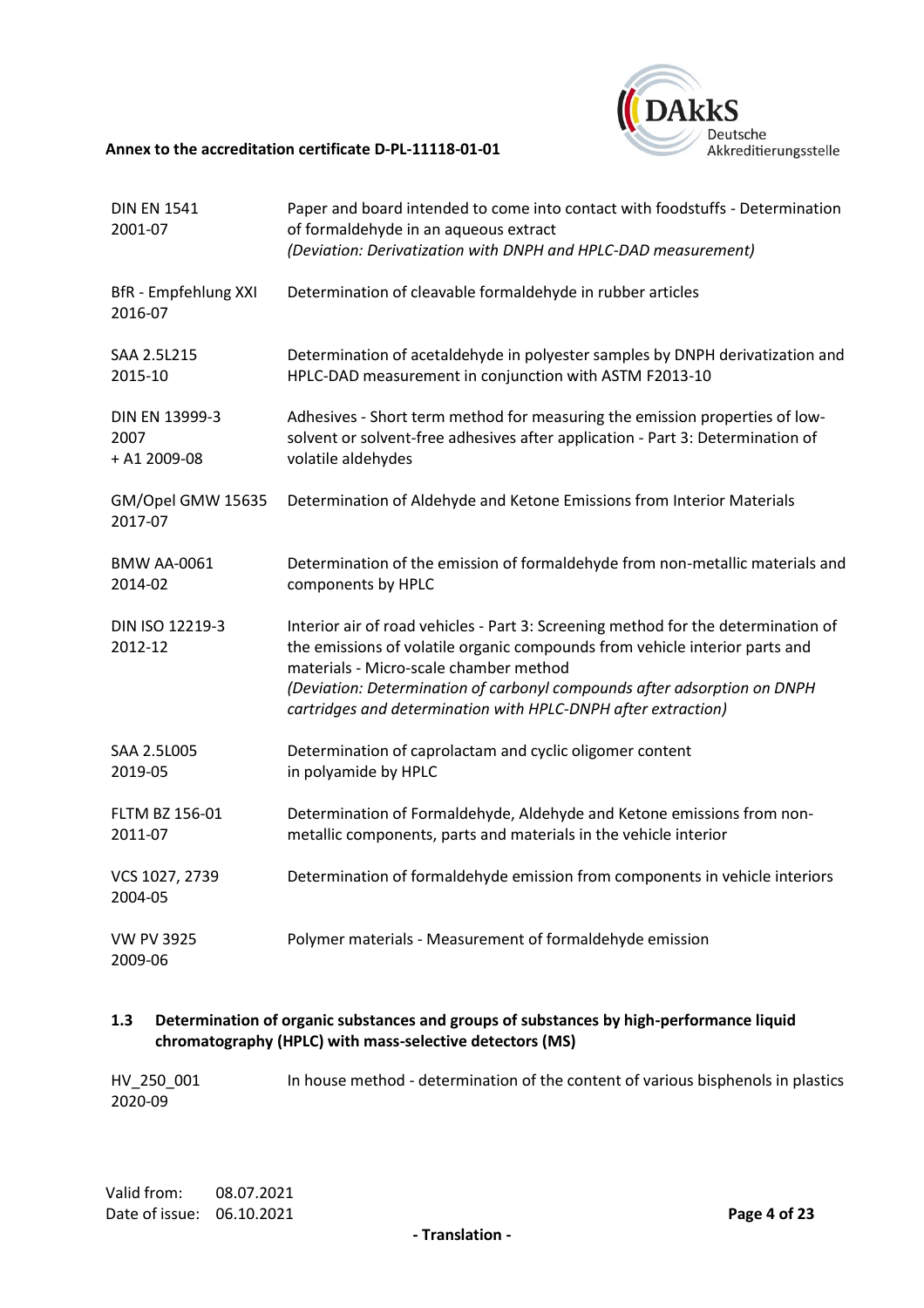

| 1.4 <sub>2</sub>          |                     | Determination of organic substances and groups of substances by gas chromatography (GC)<br>with standard detectors (FID detector, ECD-Detector) ***                                      |
|---------------------------|---------------------|------------------------------------------------------------------------------------------------------------------------------------------------------------------------------------------|
| <b>VDA 277</b><br>1995-01 |                     | Non-metallic materials of automotive interiors - Determination of the emission<br>of organic compounds                                                                                   |
| 2006-01***                | <b>DIN EN 71-11</b> | Safety of toys - Part 11: Organic chemical compounds - Methods of analysis                                                                                                               |
| 2018-01                   | SAA 2.5L095         | Determination of diethylene glycol (DEG), ethylene glycol (EG), isophthalic acid<br>(IPA) and cyclohexanedimethanol (CHDM) in PET granules in conjunction with<br>DIN EN 13130-7:2004-08 |
| 2011-03                   | FLTM BZ 157-01      | Determination of organic emissions from non-metallic materials in vehicle<br>interiors by headspace gas chromatography                                                                   |
| 2004-05                   | VCS 1027, 2749      | Determination of organic emissions from non-metallic materials in vehicle<br>interiors                                                                                                   |
| 1995-03                   | <b>VW PV 3341</b>   | Non-metallic materials of automotive interiors - Determination of the emission<br>of organic compounds                                                                                   |

# **1.5 Determination of organic substances and groups of substances by gas chromatography with mass spectrometry (GC-MS) \*\***

| <b>DIN EN ISO 17234-1</b><br>2015-07 | Leather - Chemical tests for the determination of certain azo colorants in dyed<br>leathers - Part 1: Determination of certain aromatic amines derived from azo<br>colorants                               |
|--------------------------------------|------------------------------------------------------------------------------------------------------------------------------------------------------------------------------------------------------------|
| DIN FN ISO 17234-2<br>2011-06        | Leather - Chemical tests for the determination of certain azo colorants in dyed<br>leathers - Part 2: Determination of 4-aminoazobenzene                                                                   |
| <b>DIN EN 71-11</b><br>2006-01       | Safety of toys - Part 11: Organic chemical compounds - Methods of analysis                                                                                                                                 |
| DIN EN 14362-1<br>2017-05            | Textiles - Methods for determination of certain aromatic amines derived from<br>azo colorants - Part 1: Detection of the use of certain azo colorants accessible<br>with and without extracting the fibres |
| DIN EN 14362-3<br>2017-05            | Textiles - Methods for determination of certain aromatic amines derived from<br>azo colorants - Part 3: Detection of the use of certain azo colorants, which may<br>release 4-aminoazobenzene              |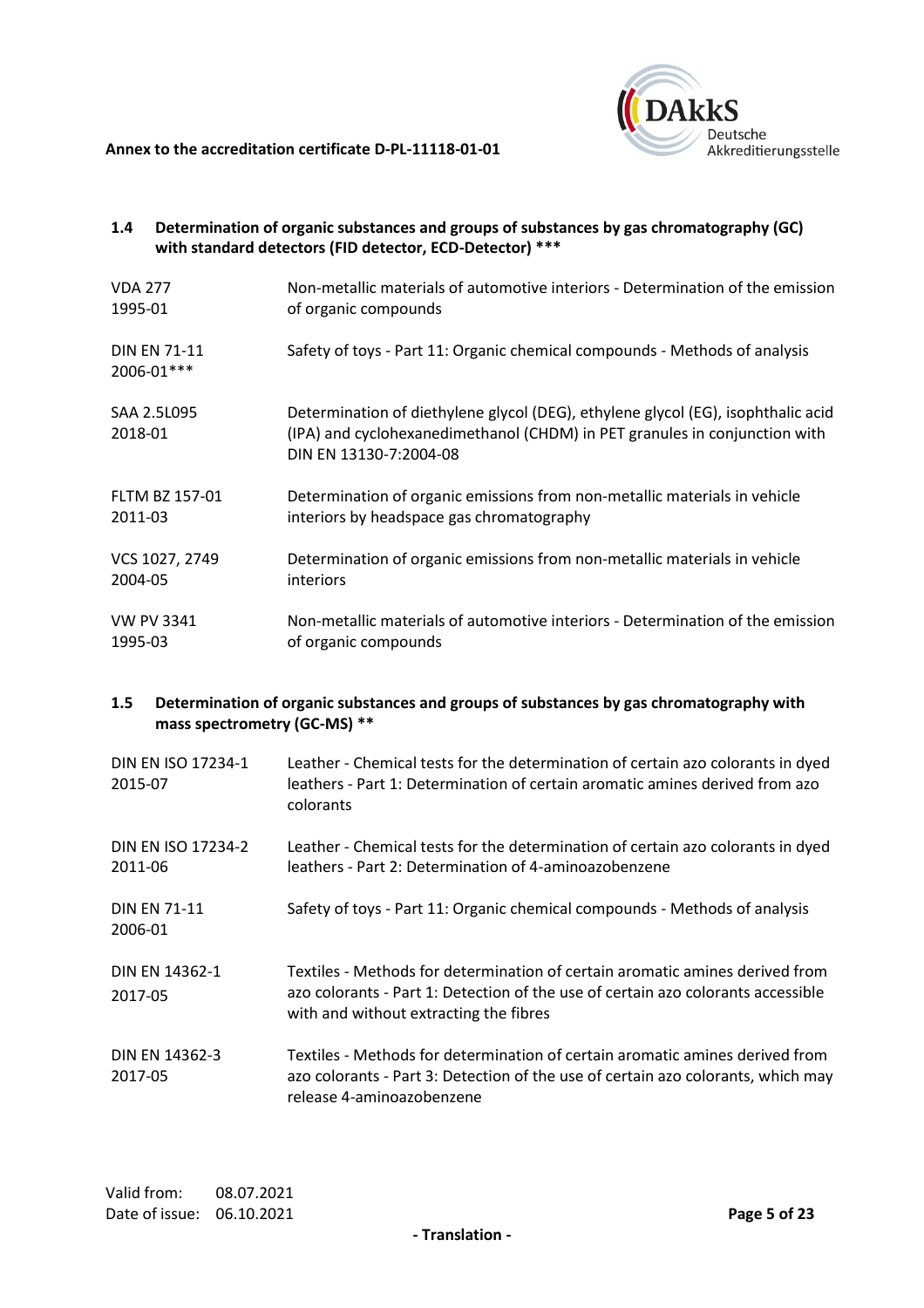

| DIN EN 62321-6                                                       | Determination of certain substances in electrotechnical products -                                                                                                                   |
|----------------------------------------------------------------------|--------------------------------------------------------------------------------------------------------------------------------------------------------------------------------------|
| (VDE 00421-1-6)                                                      | Part 6: Polybrominated biphenyls and polybrominated diphenyl ethers in                                                                                                               |
| 2016-05                                                              | polymers by gas chromatography-mass spectrometry (GC-MS)                                                                                                                             |
| DIN EN 13130-4                                                       | Materials and articles in contact with foodstuffs - Plastics substances subject to                                                                                                   |
| 2004-08                                                              | limitation - Part 4: Determination of 1,3-butadiene in plastics                                                                                                                      |
| AfPS GS 2019:01<br>2019-05                                           | Determination of Polycyclic Aromatic Hydrocarbons (PAH) in polymers                                                                                                                  |
| SAA 2.5.L144<br>2018-03                                              | Determination of phthalates in textiles and plastics                                                                                                                                 |
| CPSC-CH-C1001-09.1                                                   | Standard Operation Procedure for Determination of Phthalates                                                                                                                         |
| 2009-03                                                              | (Deviation: extraction with dichloromethane)                                                                                                                                         |
| <b>DIN EN 16453</b>                                                  | Pulp, paper and paperboard - Determination of phthalates in extracts from                                                                                                            |
| 2014-06                                                              | paper and paperboard; German version EN 16453:2014                                                                                                                                   |
| <b>DIN EN ISO 14389</b>                                              | Textiles - Determination of the phthalate content - Tetrahydrofuran method                                                                                                           |
| 2014-10                                                              | (Deviation: extraction with dichloromethane)                                                                                                                                         |
| DIN CEN ISO/TS<br>16181:2011-10;<br><b>DIN SPEC 91181</b><br>2011-10 | Footwear - Critical substances potentially present in footwear and footwear<br>components - Determination of phthalates in footwear materials                                        |
| SAA 2.5.L145<br>2019-08                                              | Determination of selected organotin compounds in textiles and plastics                                                                                                               |
| <b>DIN EN 71-3</b>                                                   | Safety of toys - Part 3: Migration of certain elements                                                                                                                               |
| 2019-08                                                              | Appendix G Determination of organotin compounds by GC-MS                                                                                                                             |
| DIN CEN ISO/TS 16778<br>2016-10                                      | Determination of dimethylformamide in protective gloves                                                                                                                              |
| DIN CEN ISO/TS 16186<br>2012-12                                      | Footwear - Critical substances potentially present in footwear and footwear<br>components - Test method to quantitatively determine dimethylfumarate<br>(DMFU) in footwear materials |
| DIN EN 13130-3                                                       | Materials and articles in contact with foodstuffs - Plastics substances subject to                                                                                                   |
| 2004-08                                                              | limitation - Part 3: Determination of acrylonitrile in food and food simulants                                                                                                       |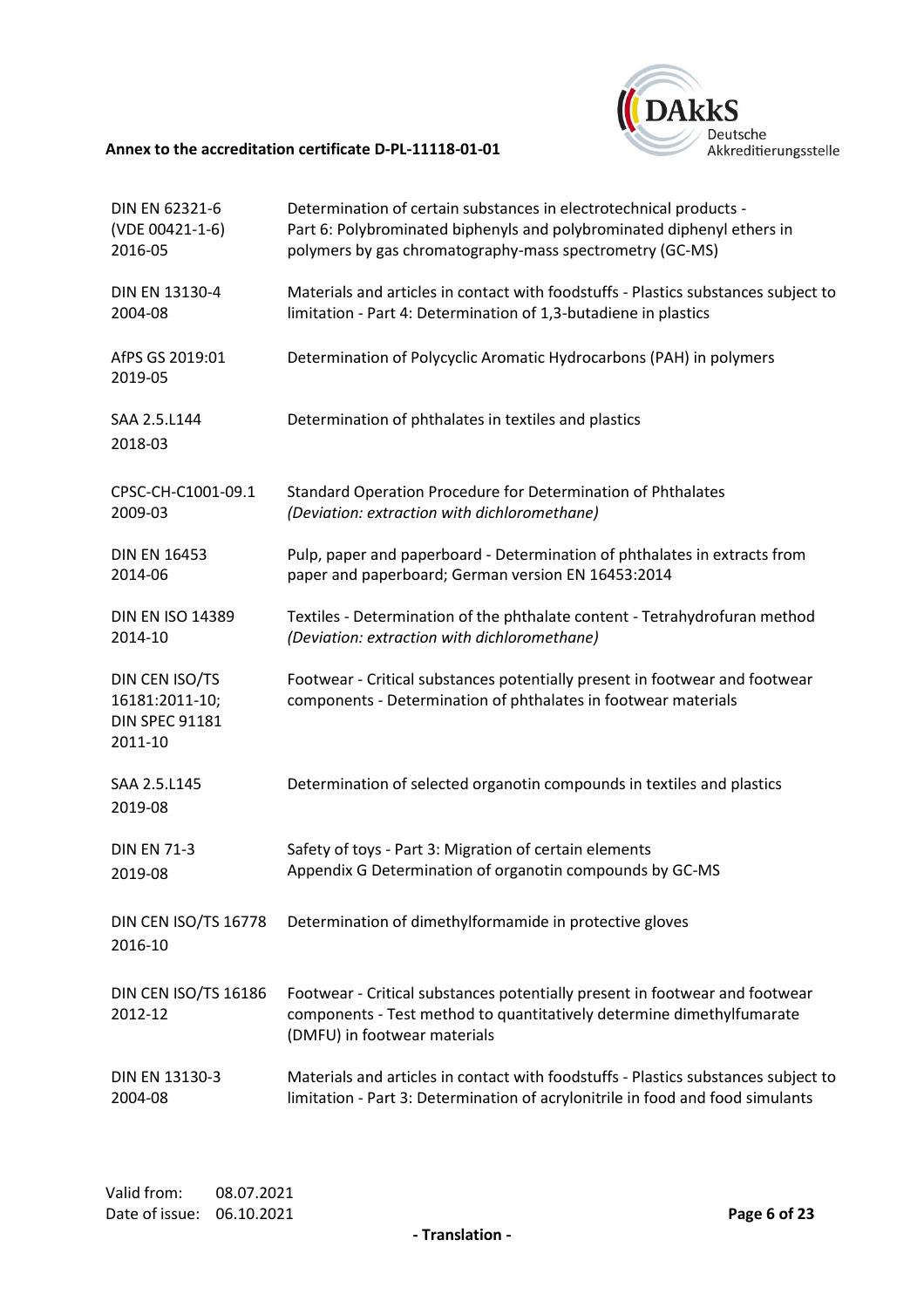

| BVL B 82.02-8<br>2001-06           | Analysis of consumer goods - Detection and determination of<br>pentachlorophenol in consumer goods, particularly in leather and textiles<br>(Reference method)<br>(Deviation: Extraction with $K_2CO_3$ solution) |
|------------------------------------|-------------------------------------------------------------------------------------------------------------------------------------------------------------------------------------------------------------------|
| <b>DIN EN 17137</b><br>2019-02     | Textiles - Determination of the content of compounds based on chlorobenzenes<br>and chlorotoluenes                                                                                                                |
| DIN ISO 12219-3<br>2012-12         | Interior air of road vehicles - Part 3: Screening method for the determination of<br>the emissions of volatile organic compounds from vehicle interior parts and<br>materials - Micro-scale chamber method        |
| VCS 1027, 2759<br>2006-06          | Quantification of specific volatile organic substances from non-metallic materials<br>in vehicle interiors                                                                                                        |
| <b>VDA 278</b><br>2011-10          | Thermal desorption analysis of organic emissions for the characterization of<br>non-metallic materials for automobiles                                                                                            |
| <b>DIN EN ISO 17070</b><br>2015-05 | Leather - Chemical tests - Determination of tetrachlorophenol-, trichlorophenol-,<br>dichlorophenol-, monochlorophenol-isomers and pentachlorophenol content<br>(Deviation: Extraction with $K_2CO_3$ solution)   |
| SAA 2.5L244<br>2020-07             | Determination of formamide, acetophenone and 2-phenyl-2-propanol by GC/MS                                                                                                                                         |

# **1.6 Determination of elements by atomic emission spectroscopy with inductively coupled plasma (ICP-OES) \***

| <b>DIN EN ISO 11885</b>       | Water quality – Determination of 33 elements by inductively coupled plasma |
|-------------------------------|----------------------------------------------------------------------------|
| (E 22)                        | atomic emission spectroscopy (ICP-OES)                                     |
| 2009-09                       | (deviation: matrix: toys, textiles und polymers, digestion with acid)      |
| <b>DIN EN 71-3</b><br>2019-08 | Safety of toys - Part 3: Migration of certain elements                     |
| CPSC-CH-E1001-08              | Standard Operation Procedure for the Determining Total Lead (Pb)           |
| 2008-12                       | in Children's Metal Products (including Children's Metal Jewellery)        |
| CPSC-CH-E1003-09              | Standard Operation Procedure for the Determining Lead (Pb)                 |
| 2009-04                       | in Paint and Other Similar Surface Coatings                                |
| DIN 54233-2                   | Testing of textiles - Determination of metals -                            |
| 2014-07                       | Part 2: Determination of extractable metals by hydrochloric acid           |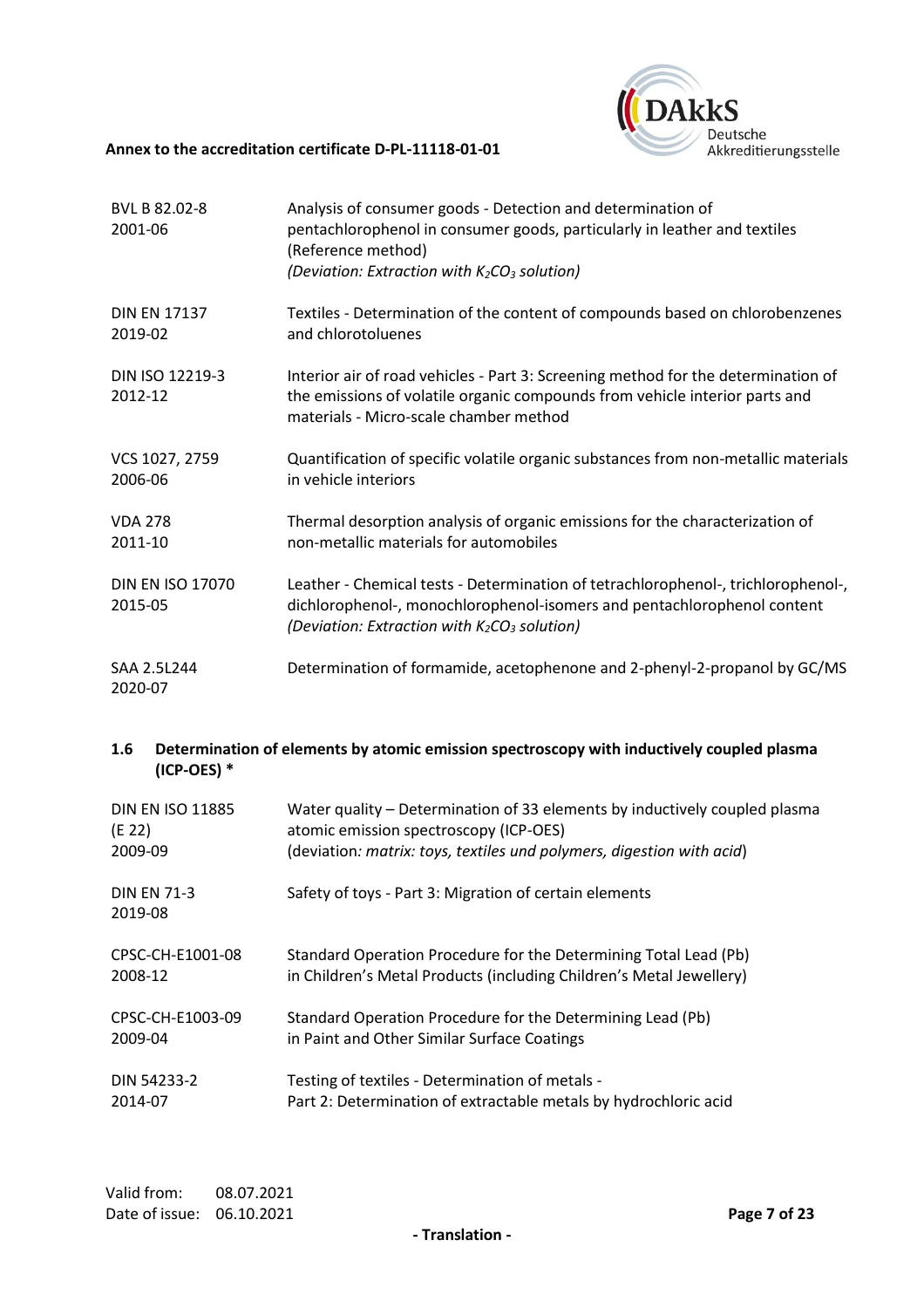

| DIN 54233-4                   | Testing of textiles - Determination of metals - Part 4: Determination of                                                                                                                                         |
|-------------------------------|------------------------------------------------------------------------------------------------------------------------------------------------------------------------------------------------------------------|
| 2014-07                       | extractable metals by synthetic salivary solution                                                                                                                                                                |
| DIN EN 16711-1                | Textiles - Determination of metal content - Part 1: Determination of metals by                                                                                                                                   |
| 2016-02                       | microwave digestion                                                                                                                                                                                              |
| DIN EN 16711-2                | Textiles - Determination of metal content - Part 2: Determination of extractable                                                                                                                                 |
| 2016-02                       | metals by acidic artificial perspiration solution                                                                                                                                                                |
| DIN EN ISO 17072-1            | Leather - Chemical determination of the metal content - Part 1: Extractable                                                                                                                                      |
| 2019-07                       | metals (ISO 17072-1:2011)                                                                                                                                                                                        |
| DIN EN ISO 17072-2            | Leather - Chemical determination of the metal content - Part 2: Total metal                                                                                                                                      |
| 2019-07                       | content (ISO 17072-2:2011)                                                                                                                                                                                       |
| <b>DIN EN 1811</b><br>2015-10 | Reference test method for release of nickel from all post assemblies which are<br>inserted into pierced parts of the human body and articles intended to come<br>into direct and prolonged contact with the skin |

# **1.7 Determination of elements by mass spectrometry with inductively coupled plasma (ICP-MS) \***

| DIN EN ISO 17294-2<br>2017-01 | Water quality - Application of inductively coupled plasma mass spectrometry<br>(ICP-MS) - Part 2: Determination of selected elements including uranium<br>isotopes<br>(deviation: matrix: toys, textiles and polymers after microwave digestion) |
|-------------------------------|--------------------------------------------------------------------------------------------------------------------------------------------------------------------------------------------------------------------------------------------------|
| <b>DIN EN 71-3</b><br>2019-08 | Safety of toys - Part 3: Migration of certain elements                                                                                                                                                                                           |
| DIN 54233-2                   | Testing of textiles - Determination of metals - Part 2: Determination of                                                                                                                                                                         |
| 2014-07                       | extractable metals by hydrochloric acid                                                                                                                                                                                                          |
| DIN EN 16711-1                | Textiles - Determination of metal content - Part 1: Determination of metals by                                                                                                                                                                   |
| 2016-02                       | microwave digestion                                                                                                                                                                                                                              |

# **1.8 Determination of elements by atomic absorption spectrometry (graphite furnance- and flame AAS) in textiles and leather \***

| DIN 54233-2 | Testing of textiles - Determination of metals -                            |
|-------------|----------------------------------------------------------------------------|
| 2014-07     | Part 2: Determination of extractable metals by hydrochloric acid           |
| DIN 54233-4 | Testing of textiles - Determination of metals -                            |
| 2014-07     | Part 4: Determination of extractable metals by synthetic salivary solution |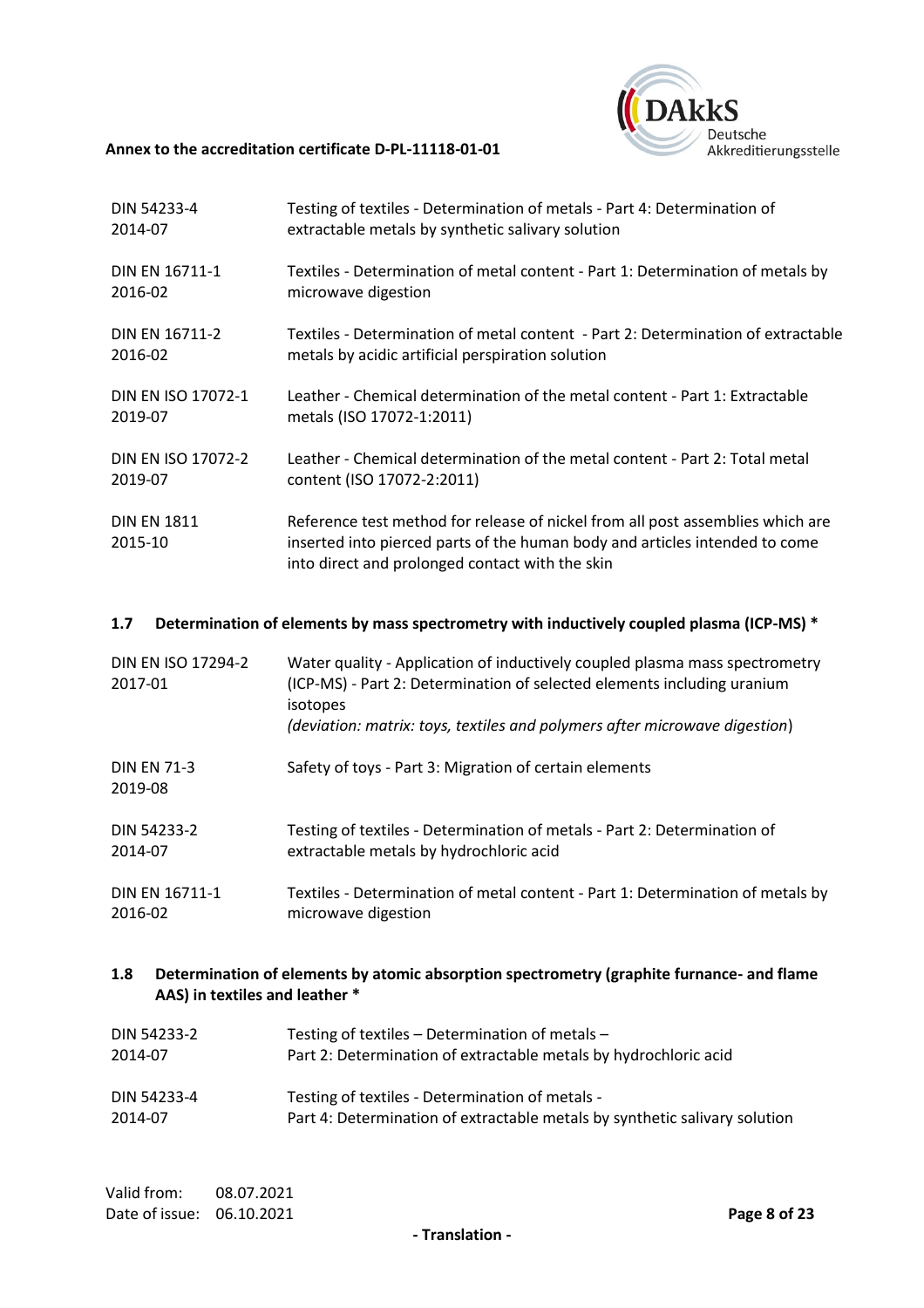

| DIN EN 16711-1     | Textiles - Determination of metal content - Part 1: Determination of metals using |
|--------------------|-----------------------------------------------------------------------------------|
| 2016-02            | microwave digestion                                                               |
| DIN FN 16711-2     | Textiles - Determination of metal content - Part 2: Determination of extractable  |
| 2016-02            | metals by acidic artificial perspiration solution                                 |
| DIN FN ISO 17072-1 | Leather - Chemical determination of metal content -                               |
| 2019-07            | Part 1: Extractable metals (ISO 17072-1:2011)                                     |
| DIN FN ISO 17072-2 | Leather - Chemical determination of metal content -                               |
| 2019-07            | Part 2: Total metal content (ISO 17072-2:2011)                                    |

# **1.9 photometric methods \*\*\***

| DIN EN ISO 14184-1 | Textiles - Determination of formaldehyde - Part 1: Free and hydrolysed        |
|--------------------|-------------------------------------------------------------------------------|
| 2011-12            | formaldehyde                                                                  |
| DIN EN ISO 17226-2 | Leather - Chemical determination of formaldehyde content - Part 2: Method     |
| 2019-04            | using colorimetric analysis                                                   |
| DIN EN ISO 17075-1 | Leather - Chemical determination of chromium(VI) content in leather - Part 1: |
| 2017-05            | Colorimetric method                                                           |

# **1.10 Ion chromatography \*\*\***

| DIN EN ISO 10304-1<br>(D 20)<br>2009-07 | Water quality - Determination of dissolved anions by liquid chromatography of<br>ions - Part 1: Determination of bromide, chloride, fluoride, nitrate, nitrite,<br>phosphate and sulfate<br>(deviation: digestion solution by O2-combustion) |
|-----------------------------------------|----------------------------------------------------------------------------------------------------------------------------------------------------------------------------------------------------------------------------------------------|
| DIN EN 62321-3-2                        | Determination of certain substances in electrotechnical products -                                                                                                                                                                           |
| VDE 0042-1-3-2                          | Part 3: Screening - Total bromine in polymers and electronics by Combustion -                                                                                                                                                                |
| 2014-10                                 | Ion Chromatography                                                                                                                                                                                                                           |
| <b>DIN EN 71-3</b>                      | Safety of toys - Part 3: Migration of certain elements                                                                                                                                                                                       |
| 2019-08                                 | (Determination of Chromium(VI) by ion chromatography)                                                                                                                                                                                        |

# **1.11 Further methods \*\*\***

| <b>DIN EN ISO 3071</b> | Textiles - Determination of pH of aqueous extract |
|------------------------|---------------------------------------------------|
| 2006-05                |                                                   |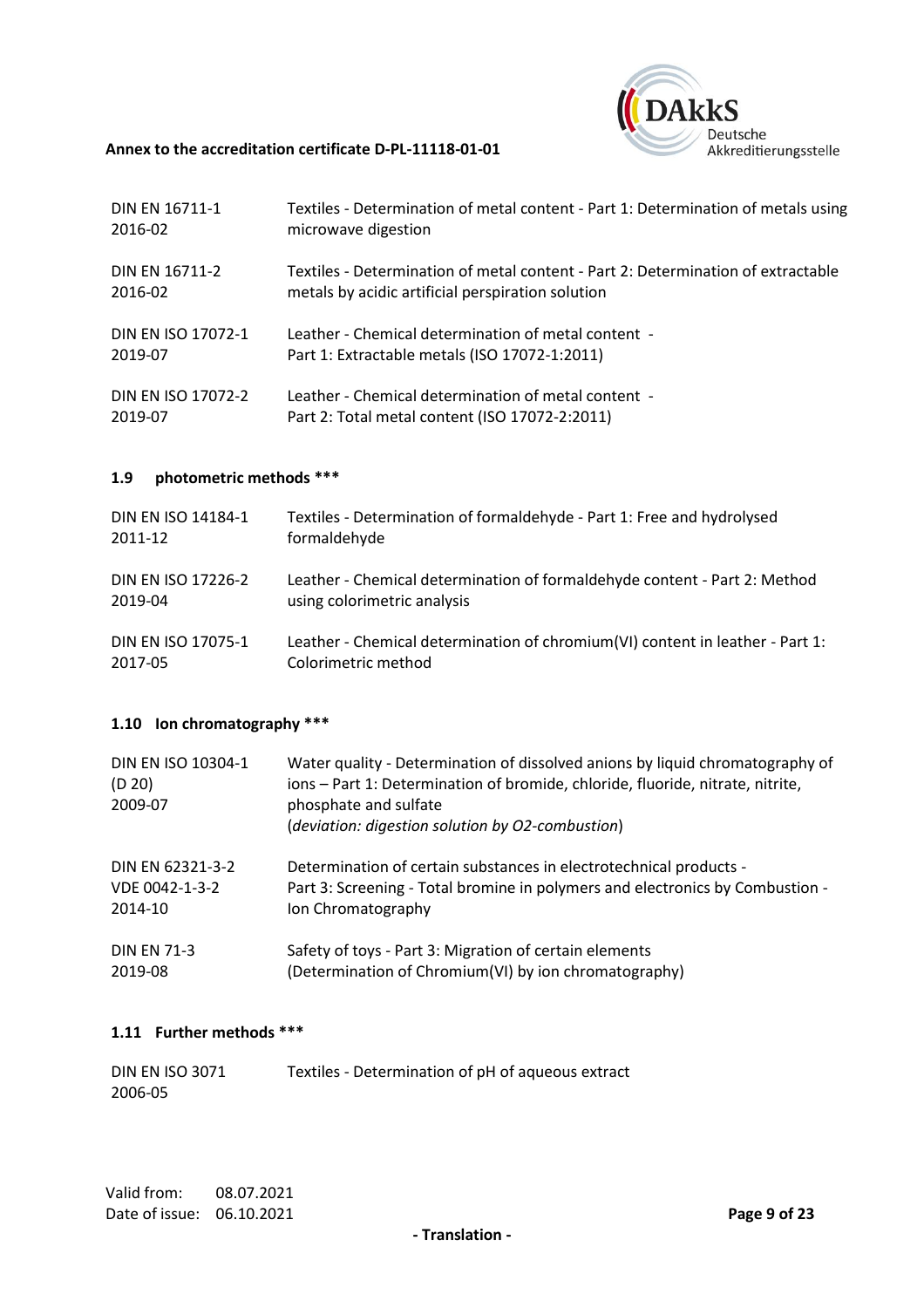

| DIN EN 62321-3-1 | Determination of certain substances in electrotechnical products -             |
|------------------|--------------------------------------------------------------------------------|
| VDE 0042-1-3-1   | Part 3-1: Screening - Lead, mercury, cadmium, total chromium and total bromine |
| 2014-10          | by X-ray fluorescence spectrometry                                             |

# **2 Determination of elements in electrotechnical products**

# **2.1 by atomic emission spectroscopy with inductively coupled plasma (ICP-OES) \***

| DIN EN 62321-5 | Method for the determination of certain substances in electrotechnical products |
|----------------|---------------------------------------------------------------------------------|
| VDE 0042-1-5   | - Part 5: Cadmium, lead and chromium in polymers and electronics and cadmium    |
| 2014-10        | and lead in metals by AAS, AFS, ICP-OES and ICP-MS                              |
| DIN EN 62321-4 | Method for the determination of certain substances in electrotechnical products |
| VDE 0042-1-4   | - Part 4: Mercury in polymers, metals and electronics by CV-AAS, CV-AFS, ICP-   |
| 2018-05        | OES and ICP-MS                                                                  |

# **2.2 by atomic absorption spectrometry (graphite furnance- and flame AAS) \***

| DIN EN 62321-5 | Method for the determination of certain substances in electrotechnical products |
|----------------|---------------------------------------------------------------------------------|
| VDE 0042-1-5   | - Part 5: Cadmium, lead and chromium in polymers and electronics and cadmium    |
| 2014-10        | and lead in metals by AAS, AFS, ICP-OES and ICP-MS                              |
| DIN EN 62321-4 | Method for the determination of certain substances in electrotechnical products |
| VDE 0042-1-4   | - Part 4: mercury in polymers, metals and electronics by CV-AAS, CV-AFS, ICP-   |
| 2018-05        | OES and ICP-MS                                                                  |

# **3 Thermal analysis of polymeric materials \*\*\***

| DIN EN ISO 11357-1                | Plastics - Differential scanning calorimetry (DSC) -                                                                                                                                               |
|-----------------------------------|----------------------------------------------------------------------------------------------------------------------------------------------------------------------------------------------------|
| $2017 - 02$ ***                   | Part 1: General principles (ISO 11357-1:2009)                                                                                                                                                      |
| DIN EN ISO 11357-2                | Plastics - Differential scanning calorimetry (DSC) - Part 2: Determination of glass                                                                                                                |
| $2014 - 07$ ***                   | transition temperature and glass transition step height (ISO 11357-2:2013)                                                                                                                         |
| DIN EN ISO 11357-3                | Plastics - Differential scanning calorimetry (DSC) - Part 3: Determination of                                                                                                                      |
| $2018 - 07$ ***                   | temperature and enthalpy of melting and crystallization (ISO 11357-3:2013)                                                                                                                         |
| DIN EN ISO 11357-6<br>2018-07 *** | Plastics - Differential scanning calorimetry (DSC) - Part 6: Determination of<br>oxidation induction time (isothermal OIT) and oxidation induction temperature<br>(dynamic OIT) (ISO 11357-6:2008) |
| DIN EN ISO 11358-1                | Plastics - Thermogravimetry (TG) of polymers - Part 1: General principles (ISO                                                                                                                     |
| 2014-10 ***                       | 11358-1:2014)                                                                                                                                                                                      |
|                                   |                                                                                                                                                                                                    |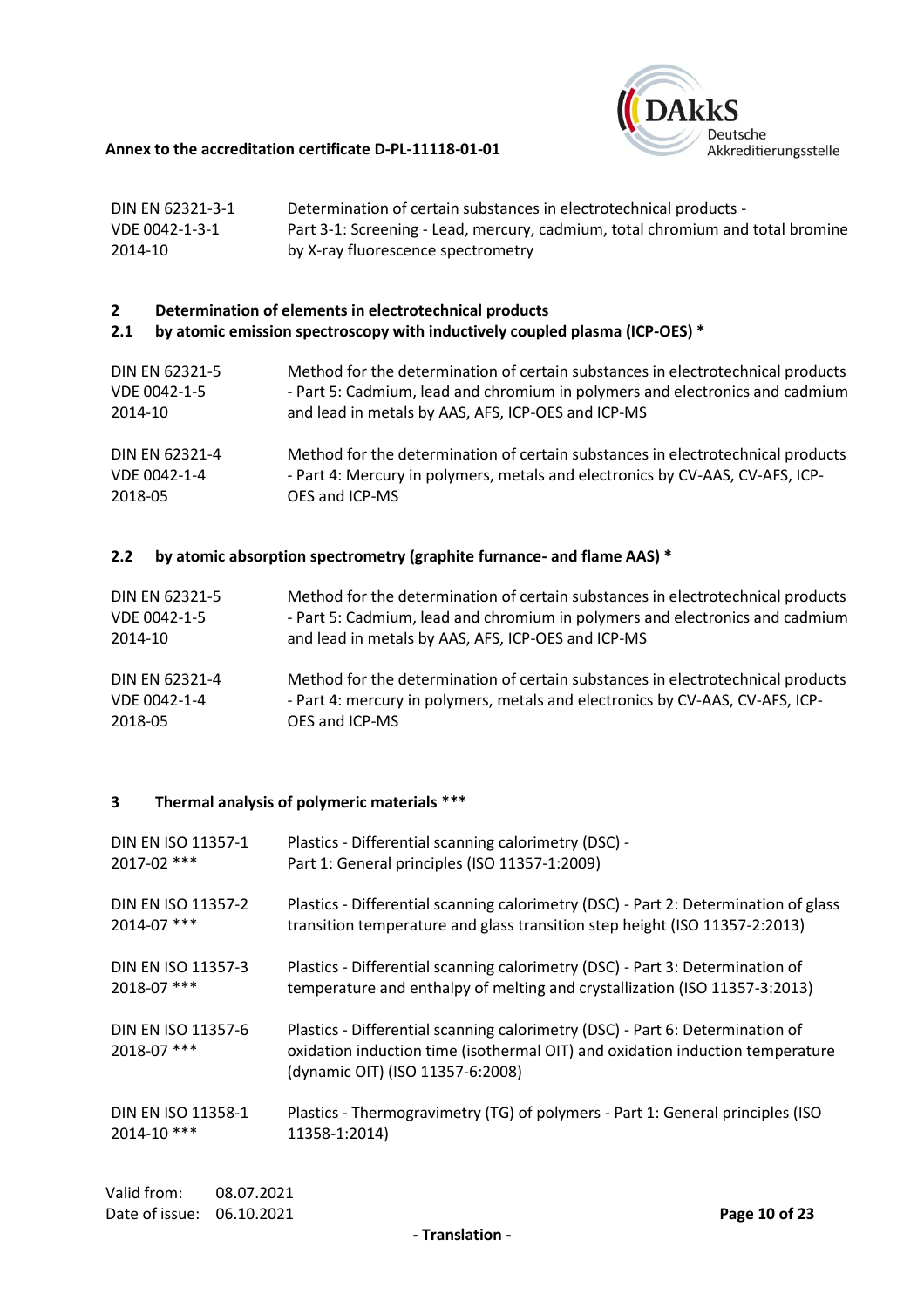

| <b>DIN EN 728</b><br>1997-03 *** | Polyolefin pipes and fittings - Determination of oxidation induction time                                                        |
|----------------------------------|----------------------------------------------------------------------------------------------------------------------------------|
| <b>DIN 51004</b><br>1994-06 ***  | Thermal analysis (TA) - Determination of melting temperatures of crystalline<br>materials by differential thermal analysis (DTA) |
| <b>DIN 51006</b><br>2005-07 ***  | Thermal analysis (TA) - Thermogravimetry (TG) - Principles                                                                       |
| <b>DIN 51007</b><br>2019-04 ***  | Thermal analysis (TA) - differential thermal analysis (DTA) - Principles                                                         |
| <b>VW PV 3927</b><br>2017-11     | Thermogravimetry (TG) of polymers and elastomer - Determination: plasticiser,<br>carbon                                          |

# **4 Mechanical-technical testing of textiles**

# **4.1 Mechanical-technical testing of fibre materials \*\*\***

| DIN 53808-1            | Testing of textiles - Determination of length of fibres by measuring of individual |
|------------------------|------------------------------------------------------------------------------------|
| 2003-01                | fibres                                                                             |
| DIN 53843-2<br>1988-03 | Testing of textiles; loop tensile test for staple fibres                           |
| <b>DIN EN ISO 1973</b> | Textiles - Determination of linear density - Gravimetric method and vibroscope     |
| 1995-12                | method                                                                             |
| <b>DIN EN ISO 5079</b> | Textiles - Fibres - Determination of breaking force and elongation at break of     |
| 1996-02                | individual fibres                                                                  |

# **4.2 Mechanical-technical testing of single and plied yarns\*\*\***

| DIN 53830-3 | Testing of textiles; determination of linear density of single and plied yarns; |
|-------------|---------------------------------------------------------------------------------|
| 1981-05     | simple yarns and plied yarns, textured yarns, short length method               |
| DIN 53830-4 | Testing of textiles; determination of linear density of single and plied yarns; |
| 1981-05     | elasto-yarns including core spun yarns from elastofibres; short length method   |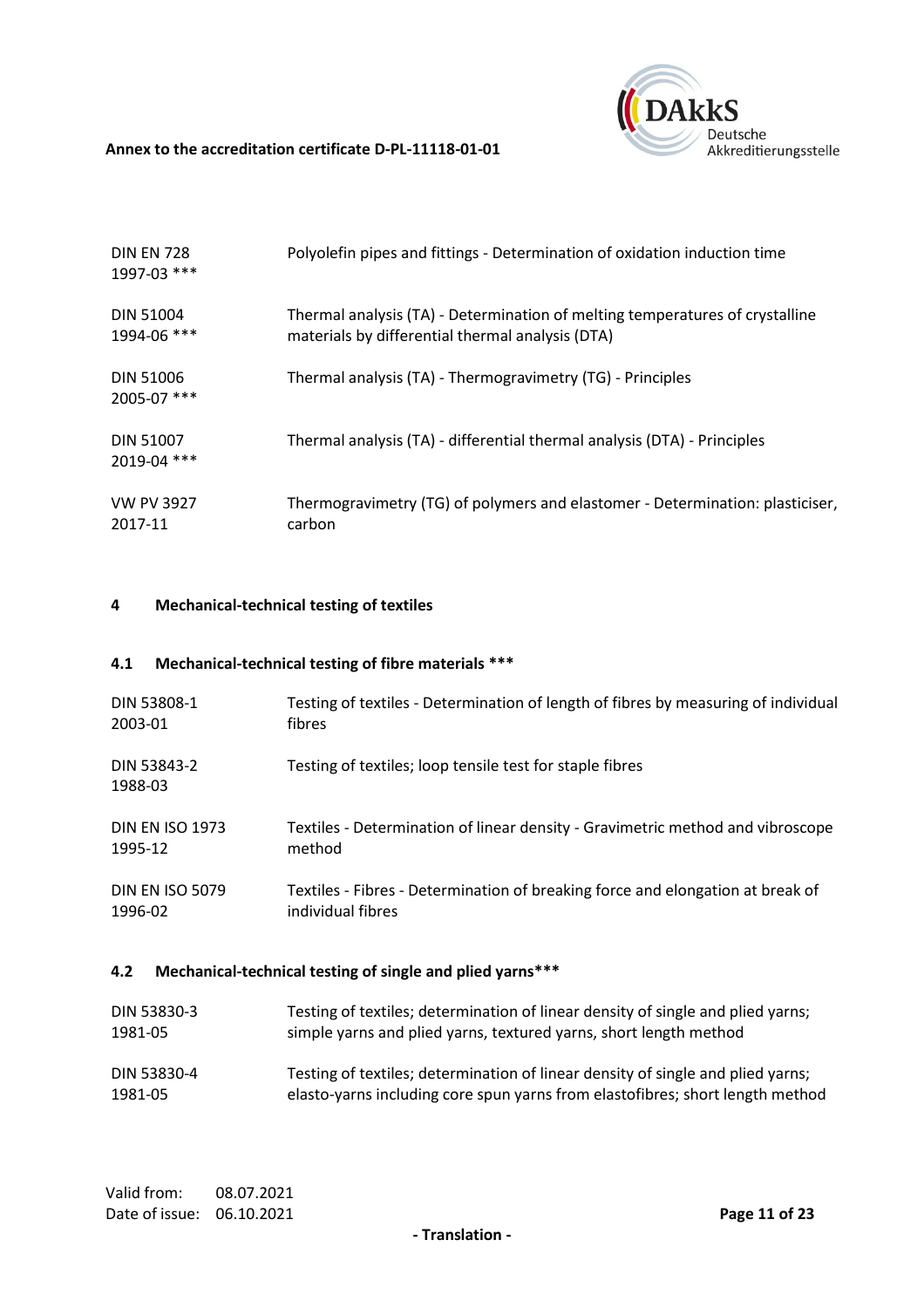

| DIN 53834-2<br>1979-01                                                                       | Testing of textiles; Simple tensile test for single and plied yarns in oven-dry state<br>(withdrawn standard)                                                                     |  |
|----------------------------------------------------------------------------------------------|-----------------------------------------------------------------------------------------------------------------------------------------------------------------------------------|--|
| DIN 53835-1<br>1987-01                                                                       | Testing of textiles; tensile test for testing the elastic behaviour; principles                                                                                                   |  |
| DIN 53835-2<br>1981-08                                                                       | Testing of textiles; determination of the elastic behaviour of single and plied<br>elastomeric yarns by repeated application of tensile load between constant<br>extension limits |  |
| DIN 53835-3<br>1981-08                                                                       | Testing of textiles; determination of the elastic behaviour of single and plied<br>yarns by a single application of tensile load between constant extension limits                |  |
| DIN 53835-4<br>1981-08                                                                       | Testing of textiles; determination of the elastic behaviour of single and plied<br>yarns by a single application of tensile load between constant force limits                    |  |
| DIN 53842-1<br>1976-04                                                                       | Testing of textiles; knot tensile test for single and plied yarns                                                                                                                 |  |
| DIN 53843-1<br>1992-11                                                                       | Testing of textiles; loop tensile test; yarns                                                                                                                                     |  |
| <b>DIN EN ISO 2060</b><br>1995-04                                                            | Textiles - Yarn from packages - Determination of linear density (mass per unit<br>length) by the skein method                                                                     |  |
| <b>DIN EN ISO 2061</b><br>2015-12                                                            | Textiles - Determination of twist in yarns - Direct counting method                                                                                                               |  |
| <b>DIN EN ISO 2062</b><br>2010-04                                                            | Textiles - Yarns from packages - Determination of single-end breaking force and<br>elongation at break using constant rate of extension (CRE) tester                              |  |
| Geometric testing of textile fabrics *<br>4.3<br>(fabrics, nonwovens, knits, coated fabrics) |                                                                                                                                                                                   |  |
| <b>DIN EN ISO 2286-3</b><br>2017-01                                                          | Rubber- or plastics-coated fabrics - Determination of roll characteristics -<br>Part 3: Method for determination of thickness                                                     |  |
| <b>DIN EN ISO 5084</b><br>1996-10                                                            | Textiles - Determination of thickness of textiles and textile products                                                                                                            |  |

#### DIN EN ISO 9073-2 1997-02 Textiles - Test methods for nonwovens - Part 2: Determination of thickness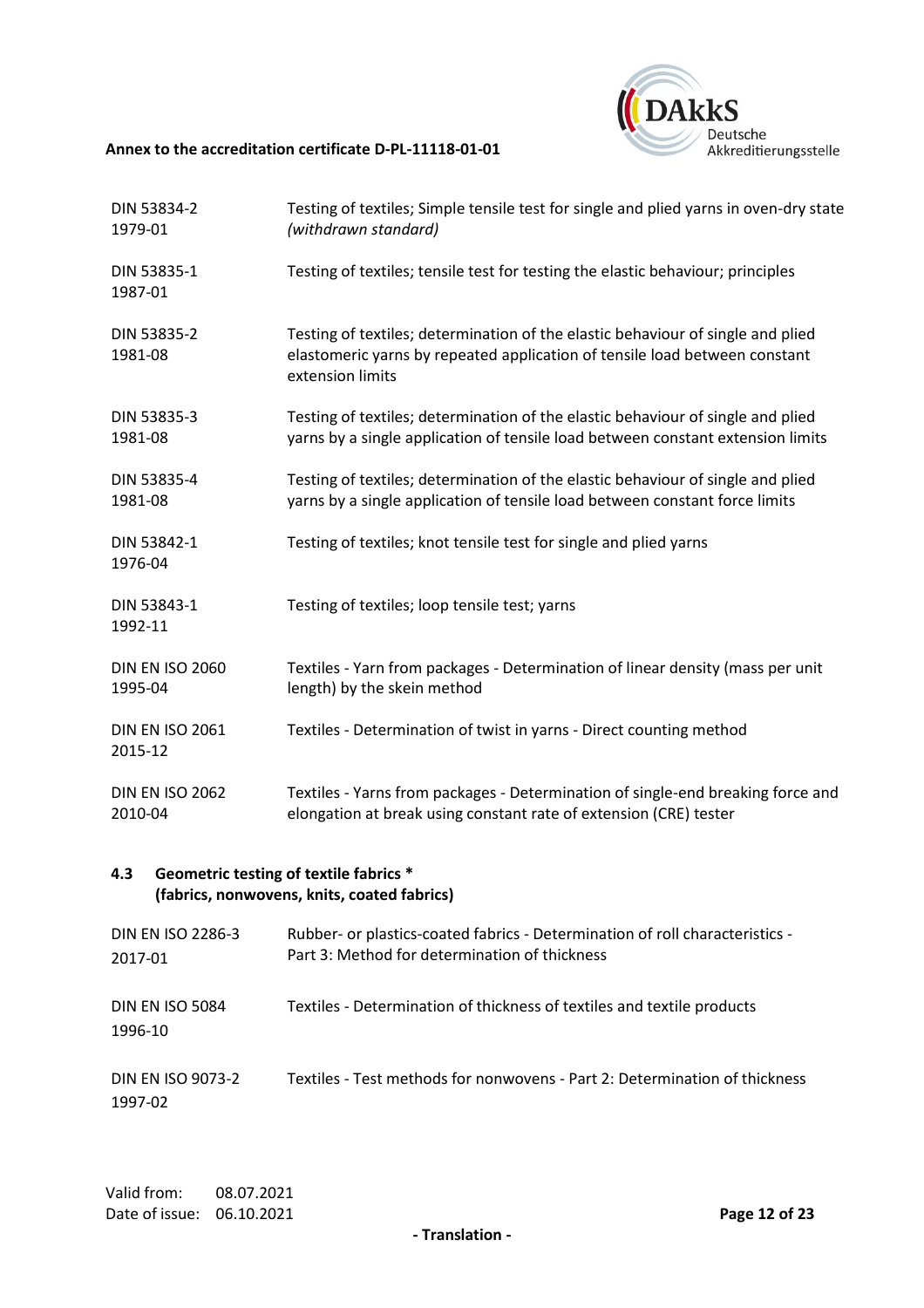

| 4.4                                                       | Mechanical-technical testing of textile fabrics***<br>(fabrics, nonwovens, knits, coated fabrics)                                                                                                                   |
|-----------------------------------------------------------|---------------------------------------------------------------------------------------------------------------------------------------------------------------------------------------------------------------------|
| <b>DIN 53362</b><br>2003-10                               | Testing of plastics films and textile fabrics (excluding nonwovens),<br>coated or not coated fabrics - Determination of stiffness in bending -<br>Method according to Cantilever                                    |
| <b>DIN 53363</b><br>2003-10                               | Testing of plastic films - Tear test using trapezoidal test specimen with incision                                                                                                                                  |
| DIN 53863-2<br>1979-02                                    | Testing of textiles; abrasion test methods for textile fabrics, rotary abrasion test                                                                                                                                |
| <b>DIN EN 1049-2</b>                                      | Textiles; woven fabrics; construction; methods of analysis;                                                                                                                                                         |
| 1994-02                                                   | part 2: determination of number of threads per unit length                                                                                                                                                          |
| <b>DIN EN 12127</b><br>1997-12                            | Textiles - Fabrics - Determination of mass per unit area using small samples                                                                                                                                        |
| DIN EN 29073-3                                            | Textiles; test method for nonwovens;                                                                                                                                                                                |
| 1992-08                                                   | part 3: determination of tensile strength and elongation                                                                                                                                                            |
| <b>DIN EN ISO 2286-2</b><br>2017-01                       | Rubber- or plastics-coated fabrics - Determination of roll characteristics - Part 2:<br>Methods for determination of total mass per unit area, mass per unit area of<br>coating and mass per unit area of substrate |
| <b>DIN EN ISO 3759</b>                                    | Textiles - Preparation, marking and measuring of fabric specimens and garments                                                                                                                                      |
| 2011-08                                                   | in tests for determination of dimensional change                                                                                                                                                                    |
| <b>DIN EN ISO 9073-4</b>                                  | Textiles - Test methods for nonwovens -                                                                                                                                                                             |
| 1997-09                                                   | Part 4: Determination of tear resistance                                                                                                                                                                            |
| <b>DIN EN ISO 9237</b><br>1995-12                         | Textiles - Determination of permeability of fabrics to air                                                                                                                                                          |
| <b>DIN EN ISO 12945-2</b>                                 | Textiles - Determination of fabric propensity to surface fuzzing and to pilling -                                                                                                                                   |
| 2000-11                                                   | Part 2: Modified Martindale method                                                                                                                                                                                  |
| DIN EN ISO 12947-1                                        | Textiles - Determination of the abrasion resistance of fabrics by the Martindale                                                                                                                                    |
| 2007-04                                                   | method - Part 1: Martindale abrasion testing apparatus                                                                                                                                                              |
| DIN EN ISO 12947-2                                        | Textiles - Determination of the abrasion resistance of fabrics by the Martindale                                                                                                                                    |
| 2017-03                                                   | method - Part 2: Determination of specimen breakdown                                                                                                                                                                |
| DIN EN ISO 12947-3                                        | Textiles - Determination of abrasion resistance of fabrics by the Martindale                                                                                                                                        |
| 2007-04                                                   | method - Part 3: Determination of mass loss                                                                                                                                                                         |
| Valid from:<br>08.07.2021<br>Date of issue:<br>06.10.2021 | Page 13 of 23                                                                                                                                                                                                       |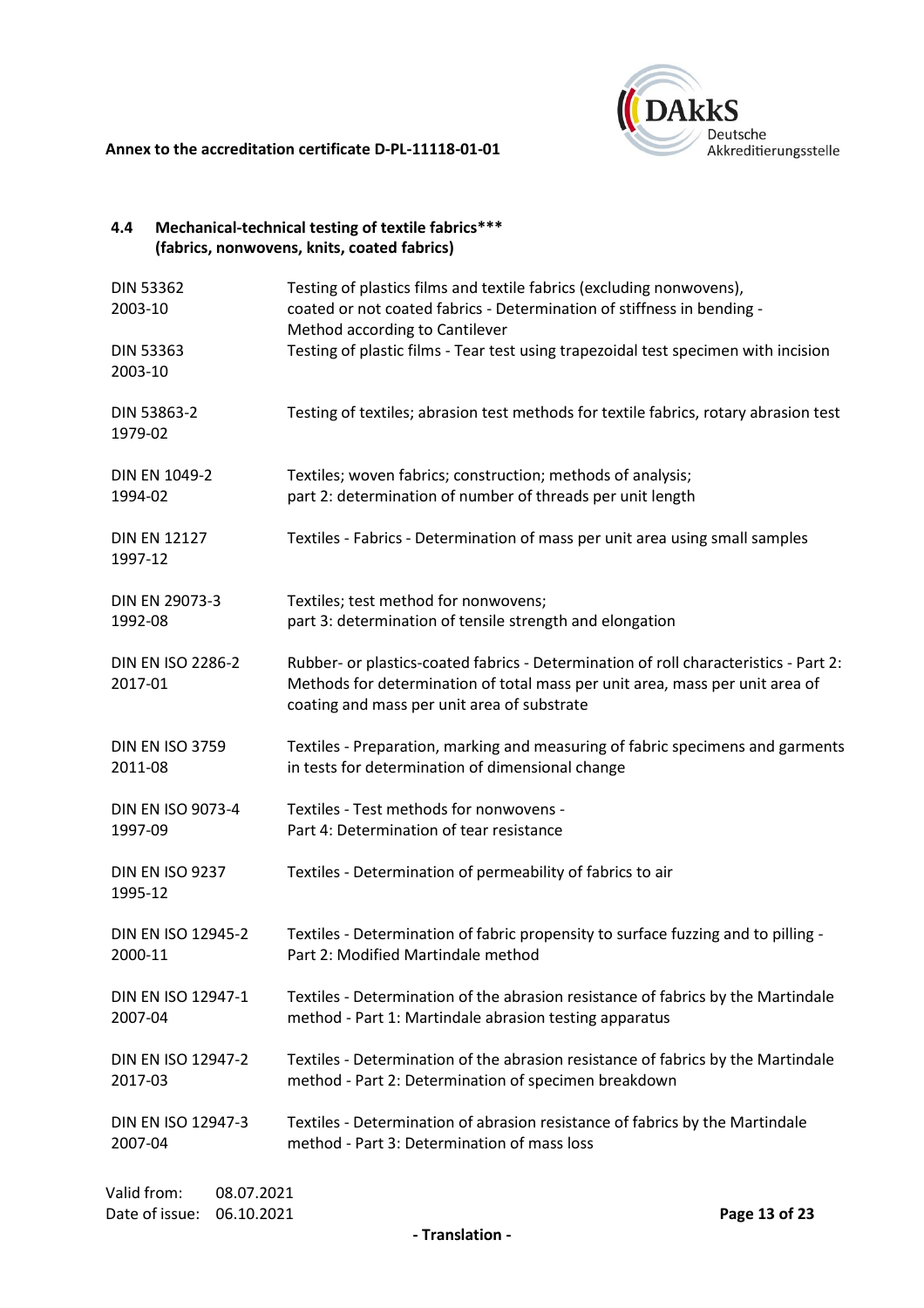

| DIN EN ISO 12947-4        | Textiles - Determination of abrasion resistance of fabrics by the Martindale         |
|---------------------------|--------------------------------------------------------------------------------------|
| 2007-04                   | method - Part 4: Assessment of appearance change                                     |
| <b>DIN EN ISO 13934-1</b> | Textiles - Tensile properties of fabrics - Part 1: Determination of maximum force    |
| 2013-08                   | and elongation at maximum force using the strip method                               |
| <b>DIN EN ISO 13937-2</b> | Textiles - Tear properties of fabrics - Part 2: Determination of tear force of       |
| 2000-06                   | trouser-shaped test specimens (single tear method)                                   |
| <b>DIN EN ISO 13937-3</b> | Textiles - Tear properties of fabrics - Part 3: Determination of tear force of wing- |
| 2000-06                   | shaped test specimens (Single tear method)                                           |
| DIN EN ISO 13937-4        | Textiles - Tear properties of fabrics - Part 4: Determination of tear force of       |
| 2000-06                   | tongue-shaped test specimens (Double tear test)                                      |

# **5 Mechanical-technical testing of polymeric materials and components, leather and textiles\***

| Type of test       | <b>Measurand / test parameters</b> | <b>Characteristic test methods</b> |
|--------------------|------------------------------------|------------------------------------|
| Tension, pressure, | Pressure and tensile force         | DIN EN ISO 527                     |
| bending            | Alternation of length              | <b>DIN EN ISO 604</b>              |
| -quasi static-     | traverse up / down                 | DIN EN ISO 178                     |
|                    | Alternation of length              | <b>DIN EN ISO 14125</b>            |
|                    | extensometer                       | DIN EN ISO 29073-3                 |
|                    |                                    | <b>DIN EN ISO 5079</b>             |
|                    |                                    | DIN EN ISO 9073-4                  |
|                    |                                    | <b>DIN EN ISO 13934-1</b>          |
|                    |                                    | DIN EN ISO 13937-2,3,4             |
|                    |                                    | <b>DIN 53363</b>                   |
|                    |                                    | DIN 53834-2                        |
|                    |                                    | DIN 53835-1,2,3,4                  |
|                    |                                    | DIN 53842-1                        |
|                    |                                    | DIN 53843-1,2                      |
| Tension, pressure, | Pressure and tensile force         | <b>DIN EN ISO 6603</b>             |
| bending            | Alternation of length              |                                    |
| -dynamic-          | piston stroke                      |                                    |
| Impact pendulum    | Impact energy (Charpy)             | DIN EN ISO 179                     |
|                    | Impact energy (IZOD)               | DIN EN ISO 180                     |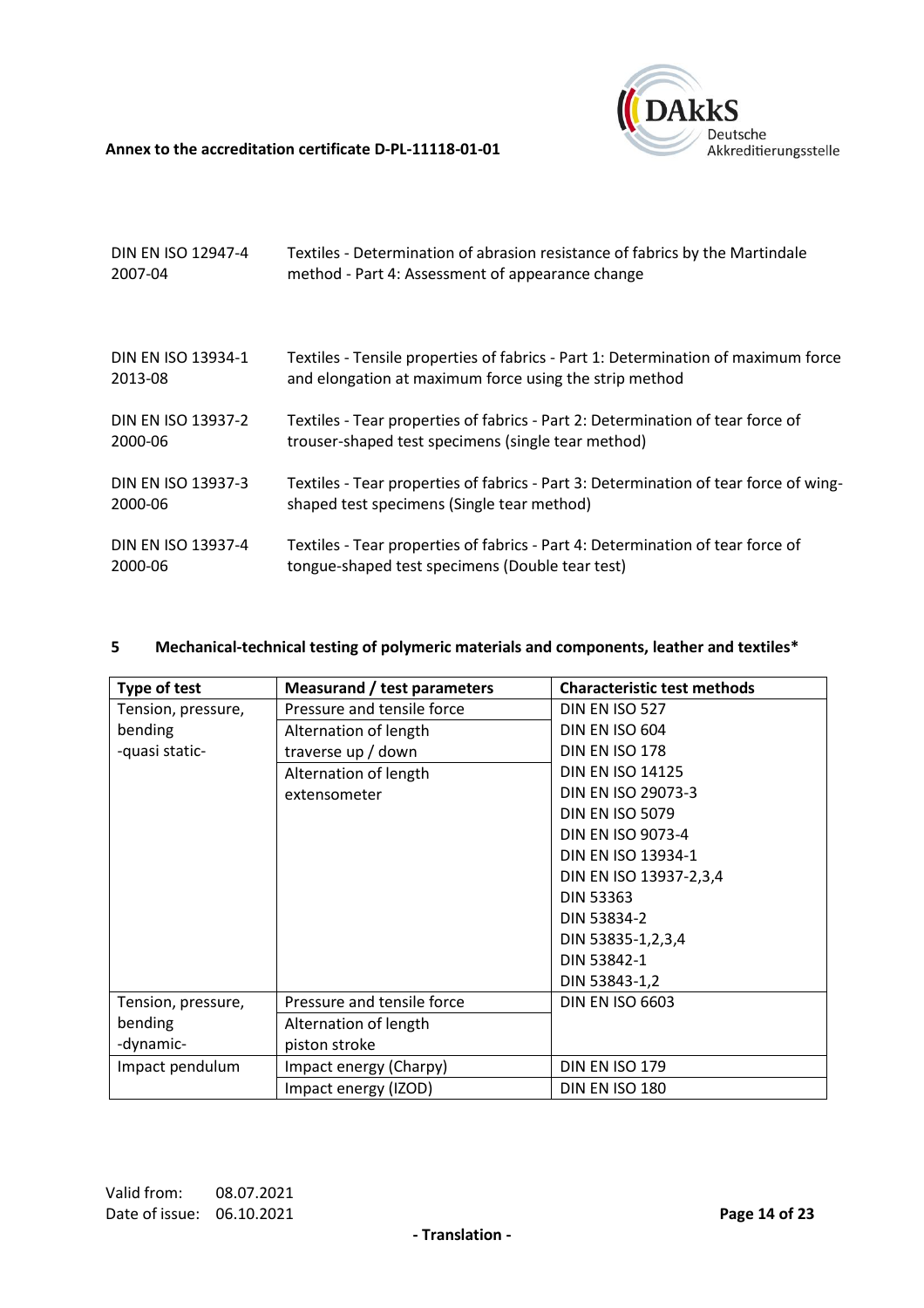

| DIN EN ISO 178<br>2013-09          | Plastics - Determination of flexural properties                                   |
|------------------------------------|-----------------------------------------------------------------------------------|
| <b>DIN EN ISO 179-1</b>            | Plastics - Determination of Charpy impact properties -                            |
| 2010-11                            | Part 1: Non-instrumented impact test                                              |
| DIN EN ISO 180<br>2013-08          | Plastics - Determination of Izod impact strength                                  |
| <b>DIN EN ISO 527-1</b>            | Plastics - Determination of tensile properties -                                  |
| 2019-12                            | Part 1: General principles                                                        |
| <b>DIN EN ISO 527-2</b>            | Plastics - Determination of tensile properties -                                  |
| 2012-06                            | Part 2: Test conditions for moulding and extrusion plastics                       |
| <b>DIN EN ISO 527-3</b>            | Plastics - Determination of tensile properties -                                  |
| 2019-02                            | Part 3: Test conditions for films and sheets                                      |
| <b>DIN EN ISO 527-4</b>            | Plastics - Determination of tensile properties - Part 4: Test conditions for      |
| 1997-07                            | isotropic and anisotropic fibre-reinforced plastic composites                     |
| DIN EN ISO 604<br>2003-12          | Plastics - Determination of compressive properties                                |
| <b>DIN EN ISO 6603-2</b>           | Plastics - Determination of puncture impact behaviour of rigid plastics -         |
| 2002-04                            | Part 2: Instrumented puncture test                                                |
| <b>DIN EN ISO 14125</b><br>2011-05 | Fibre-reinforced plastic composites - Determination of flexural properties        |
| DIN EN ISO 29073-3                 | Textiles; test method for nonwovens;                                              |
| 1992-08                            | part 3: determination of tensile strength and elongation                          |
| <b>DIN EN ISO 5079</b>             | Textiles - Fibres - Determination of breaking force and elongation at break of    |
| 1996-02                            | individual fibres                                                                 |
| DIN EN ISO 9073-4                  | Textiles - Test methods for nonwovens -                                           |
| 1997-09                            | Part 4: Determination of tear resistance                                          |
| DIN EN ISO 13934-1                 | Textiles - Tensile properties of fabrics - Part 1: Determination of maximum force |
| 2013-08                            | and elongation at maximum force using the strip method                            |
| DIN EN ISO 13937-2                 | Textiles - Tear properties of fabrics - Part 2: Determination of tear force of    |
| 2000-06                            | trouser-shaped test specimens (single tear method)                                |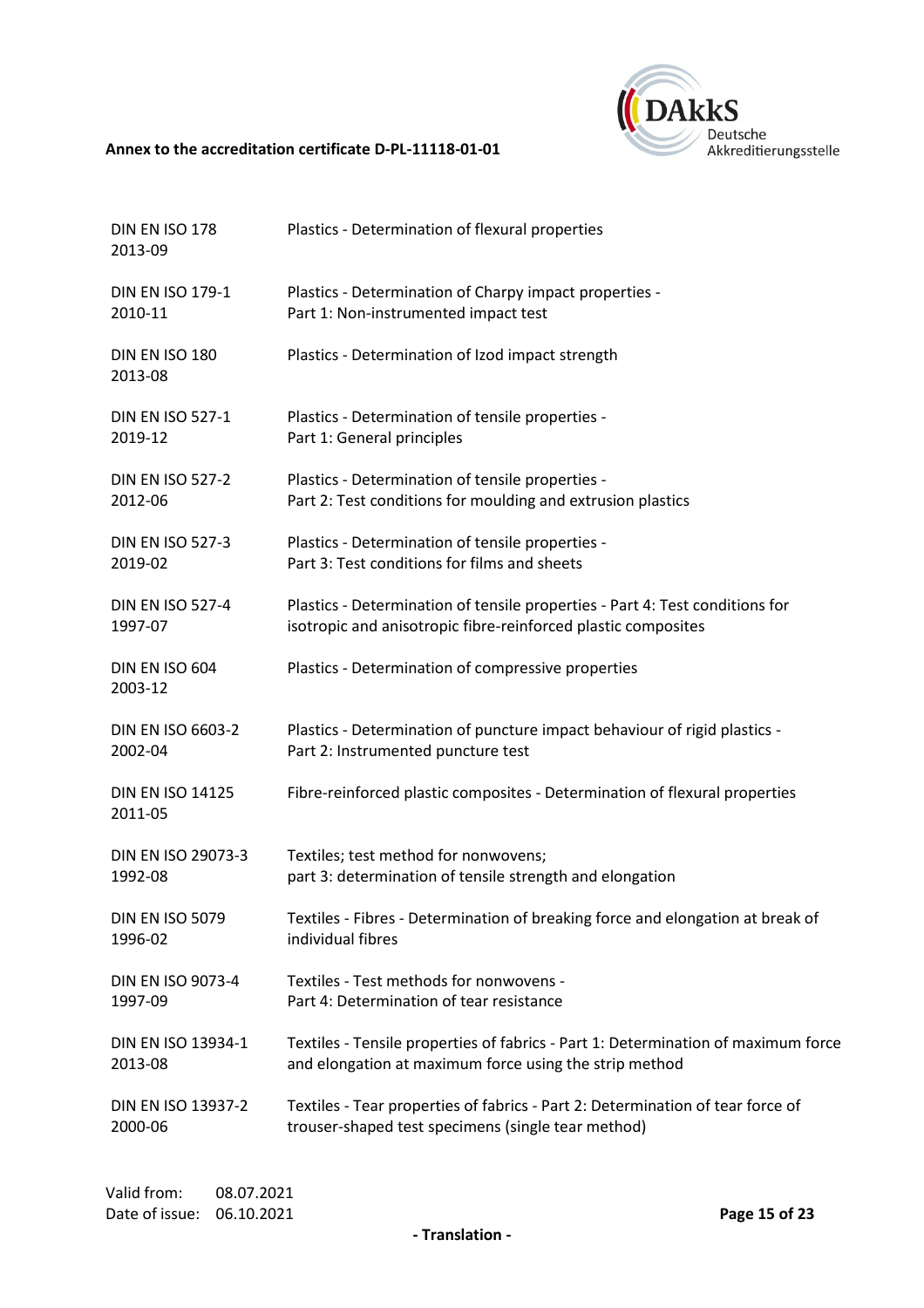

| DIN EN ISO 13937-3<br>2000-06 | Textiles - Tear properties of fabrics - Part 3: Determination of tear force of wing-<br>shaped test specimens (Single tear method)                                                |
|-------------------------------|-----------------------------------------------------------------------------------------------------------------------------------------------------------------------------------|
| DIN EN ISO 13937-4<br>2000-06 | Textiles - Tear properties of fabrics - Part 4: Determination of tear force of<br>tongue-shaped test specimens (Double tear test)                                                 |
| <b>DIN 53363</b><br>2003-10   | Testing of plastic films - Tear test using trapezoidal test specimen with incision                                                                                                |
| DIN 53834-2<br>1979-01        | Testing of textiles; Simple tensile test for single and plied yarns in oven-dry state<br>(withdrawn standard)                                                                     |
| DIN 53835-1<br>1987-01        | Testing of textiles; tensile test for testing the elastic behaviour; principles                                                                                                   |
| DIN 53835-2<br>1981-08        | Testing of textiles; determination of the elastic behaviour of single and plied<br>elastomeric yarns by repeated application of tensile load between constant<br>extension limits |
| DIN 53835-3<br>1981-08        | Testing of textiles; determination of the elastic behaviour of single and plied<br>yarns by a single application of tensile load between constant extension limits                |
| DIN 53835-4<br>1981-08        | Testing of textiles; determination of the elastic behaviour of single and plied<br>yarns by a single application of tensile load between constant force limits                    |
| DIN 53842-1<br>1976-04        | Testing of textiles; knot tensile test for single and plied yarns                                                                                                                 |
| DIN 53843-1<br>1992-11        | Testing of textiles; loop tensile test; yarns                                                                                                                                     |
| DIN 53843-2<br>1988-03        | Testing of textiles; loop tensile test for staple fibres                                                                                                                          |

# **6 Colour fastness tests and material tests of plastics and textiles**

# **6.1 Colour fastness tests \*\*\***

| DIN EN ISO 105-B02        | Textiles - Tests for colour fastness - Part B02: Colour fastness to artificial light: |
|---------------------------|---------------------------------------------------------------------------------------|
| 2014-11                   | Xenon arc fading lamp test                                                            |
| <b>DIN EN ISO 105-B04</b> | Textiles - Tests for colour fastness - Part B04: Colour fastness to artificial        |
| 1997-05                   | weathering: Xenon arc fading lamp test                                                |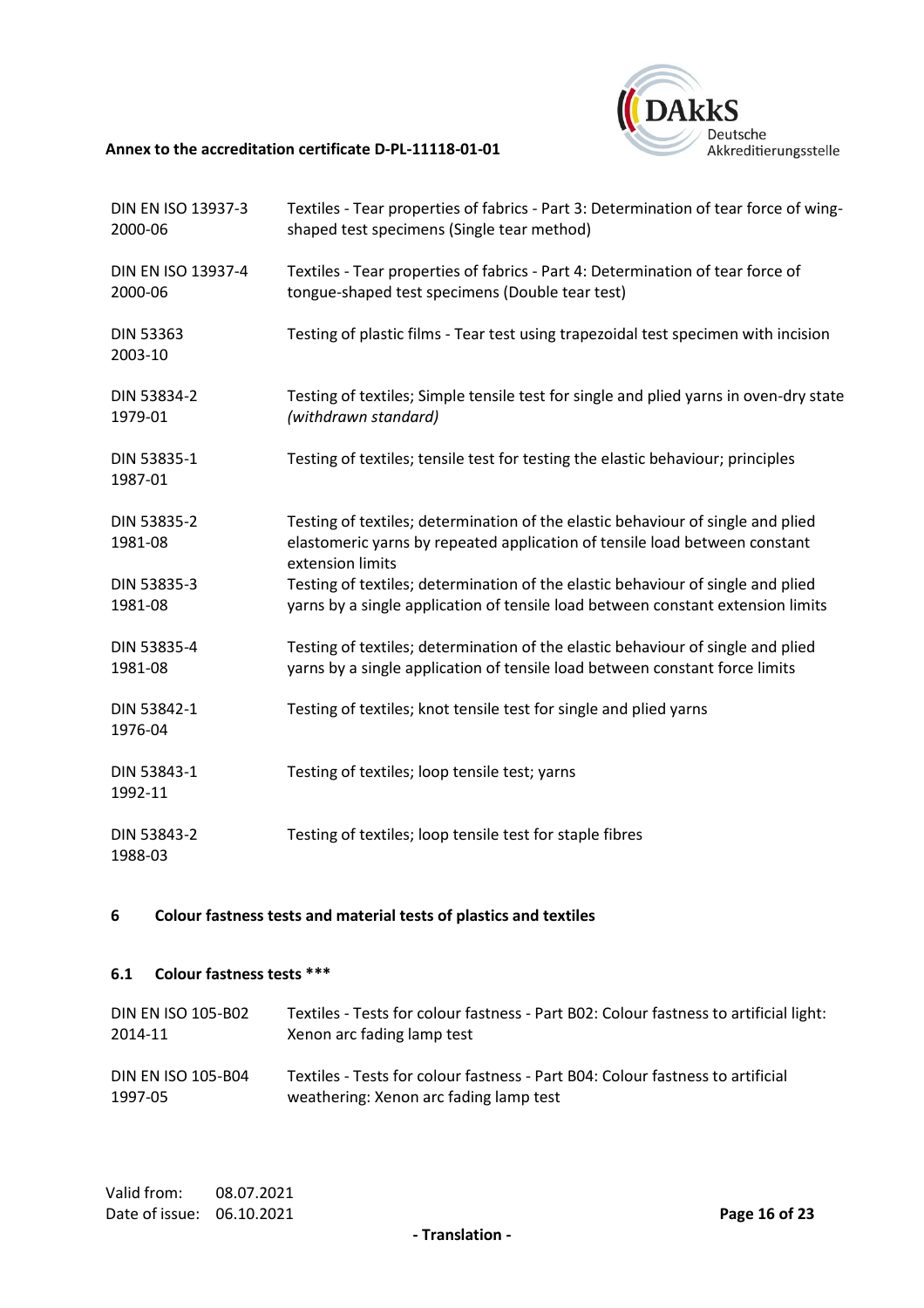

| <b>DIN EN ISO 105-B06</b>            | Textiles - Tests for colour fastness - Part B06: Colour fastness and ageing to      |
|--------------------------------------|-------------------------------------------------------------------------------------|
| 2004-07                              | artificial light at high temperatures: Xenon arc fading lamp test                   |
| DIN EN ISO 105-C06                   | Textiles - Tests for colour fastness - Part C06: Colour fastness to domestic and    |
| 2010-08                              | commercial laundering                                                               |
| <b>DIN EN ISO 105-C10</b>            | Textiles - Tests for colour fastness - Part C10: Colour fastness to washing with    |
| 2007-07                              | soap or soap and soda                                                               |
| <b>DIN EN ISO 105-D01</b>            | Textiles - Tests for colour fastness - Part D01: Colour fastness to dry cleaning    |
| 2010-10                              | using perchloroethylene solvent                                                     |
| DIN EN ISO 105-E01<br>2013-06        | Textiles - Tests for colour fastness - Part E01: Colour fastness to water           |
| <b>DIN EN ISO 105-E02</b><br>2013-06 | Textiles - Tests for colour fastness - Part E02: Colour fastness to sea water       |
| <b>DIN EN ISO 105-E04</b><br>2013-08 | Textiles - Tests for colour fastness - Part E04: Colour fastness to perspiration    |
| <b>DIN EN ISO 105-E07</b><br>2010-08 | Textiles - Tests for colour fastness - Part E07: Colour fastness to spotting: Water |
| <b>DIN EN ISO 105-X12</b><br>2016-11 | Textiles - Tests for colour fastness - Part X12: Colour fastness to rubbing         |
| DIN EN 20105-A02                     | Textiles - Tests for colour fastness - Part A02: Grey scale for assessing change in |
| 1994-10                              | colour                                                                              |
| <b>DIN EN ISO 105-A03</b><br>2020-02 | Textiles - Tests for colour fastness - Part A03: Grey scale for assessing staining  |
| DIN 53160-1                          | Determination of the colourfastness of articles for common use -                    |
| 2010-10                              | Part 1: Test with artificial saliva                                                 |
| DIN 53160-2                          | Determination of the colourfastness of articles for common use -                    |
| 2010-10                              | Part 2: Test with artificial sweat                                                  |
| BVL B 82.10-1                        | Determination of articles in common use;                                            |
| 2011-12                              | Test of coloured children toys to artificial saliva and sweat                       |
| <b>VDA 75202</b>                     | Colour fastness and ageing to artificial light at high temperatures:                |
| 2001-08                              | Xenon-arc fading lamp test                                                          |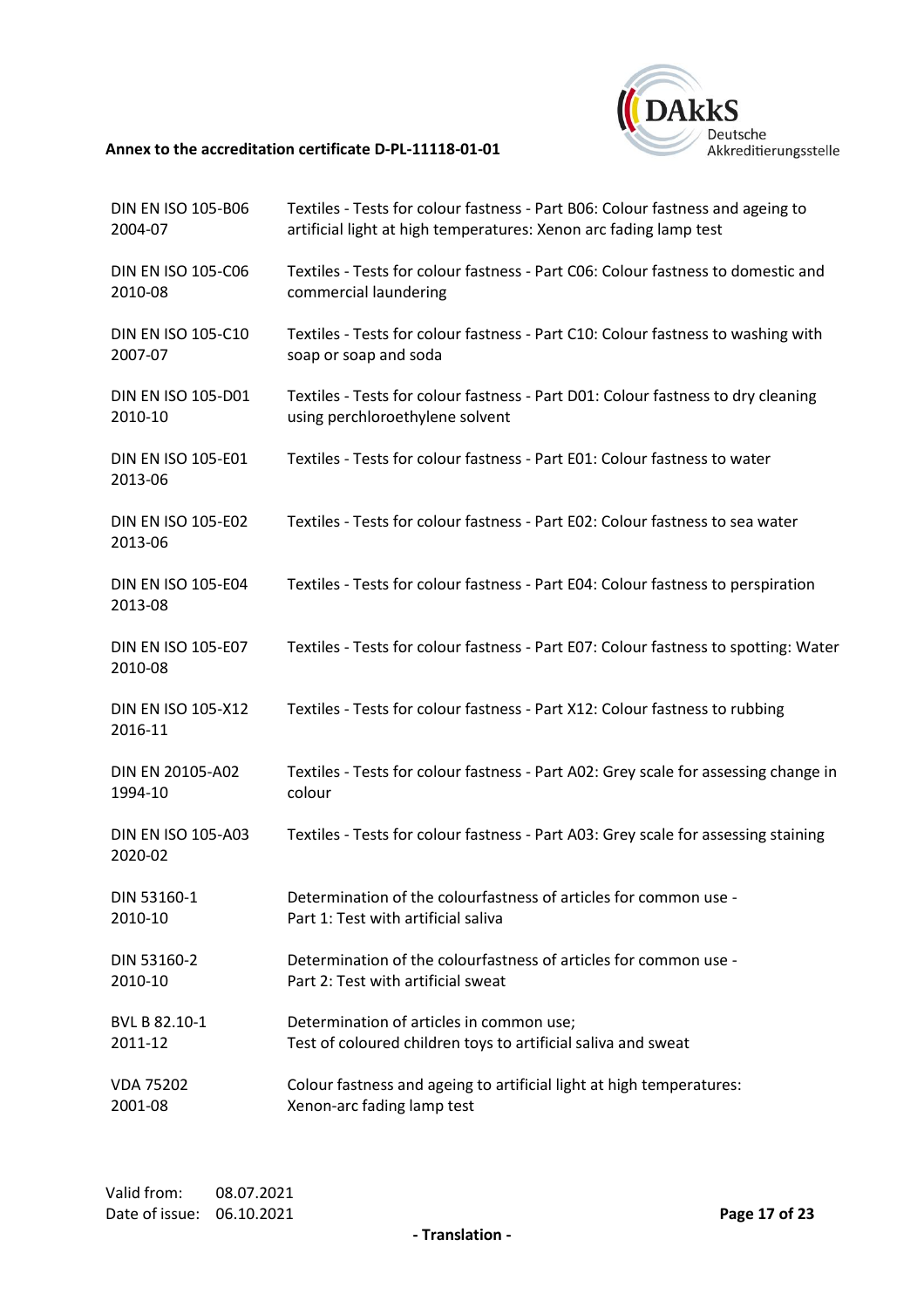



# **6.2 Material tests and artificial weathering of plastics and textiles \*\***

| <b>DIN EN ISO 1172</b><br>1998-12   | Textile-glass-reinforced plastics - Prepregs, moulding compounds and laminates<br>- Determination of the textile-glass and mineral-filler content; calcination<br>methods (here: Method A: Determination of the textile-glass content) |
|-------------------------------------|----------------------------------------------------------------------------------------------------------------------------------------------------------------------------------------------------------------------------------------|
| <b>DIN EN ISO 3451-1</b><br>2019-05 | Plastics - Determination of ash - Part 1: General methods<br>(here: Method A: direct burn up)                                                                                                                                          |
| SAA 3.5.L122<br>2020-01             | Determination of the residue on ignition of plastics                                                                                                                                                                                   |
| <b>DIN EN ISO 4892-2</b><br>2013-06 | Plastics - Methods of exposure to laboratory light sources - Part 2: Xenon-arc<br>lamps                                                                                                                                                |
| <b>DIN 53236</b><br>2018-02         | Colouring materials - Conditions of measurement and evaluation for the<br>determination of colour differences for paint coatings, similar coatings and<br>plastics                                                                     |
| <b>DIN 75220</b><br>1992-11         | Ageing of automotive components in solar simulation units                                                                                                                                                                              |

# **6.3 Determination of the fogging behaviour of trim materials in the interior of automobiles by gravimetric and photometric methods \*\***

| <b>DIN 75201</b>        | Determination of the fogging characteristics of trim materials in the interior of |
|-------------------------|-----------------------------------------------------------------------------------|
| 2011-11                 | automobiles                                                                       |
| <b>DIN EN ISO 17071</b> | Leather - Physical and mechanical tests - Determination of fogging                |
| 2011-12                 | characteristics                                                                   |
| ISO 6452                | Rubber- or plastics-coated fabrics - Determination of fogging characteristics of  |
| 2007-06                 | trim materials in the interior of automobiles                                     |
| <b>VW PV 3015</b>       | Non-metallic materials of the interior of automobiles                             |
| 2019-03                 | Determination of the condensable components                                       |
| GMW 3235<br>2016-08     | Fogging Characteristics of Trim Materials                                         |
| SAE J 1756<br>2006-08   | Determination of the Fogging Characteristics of Interior Automotive Materials     |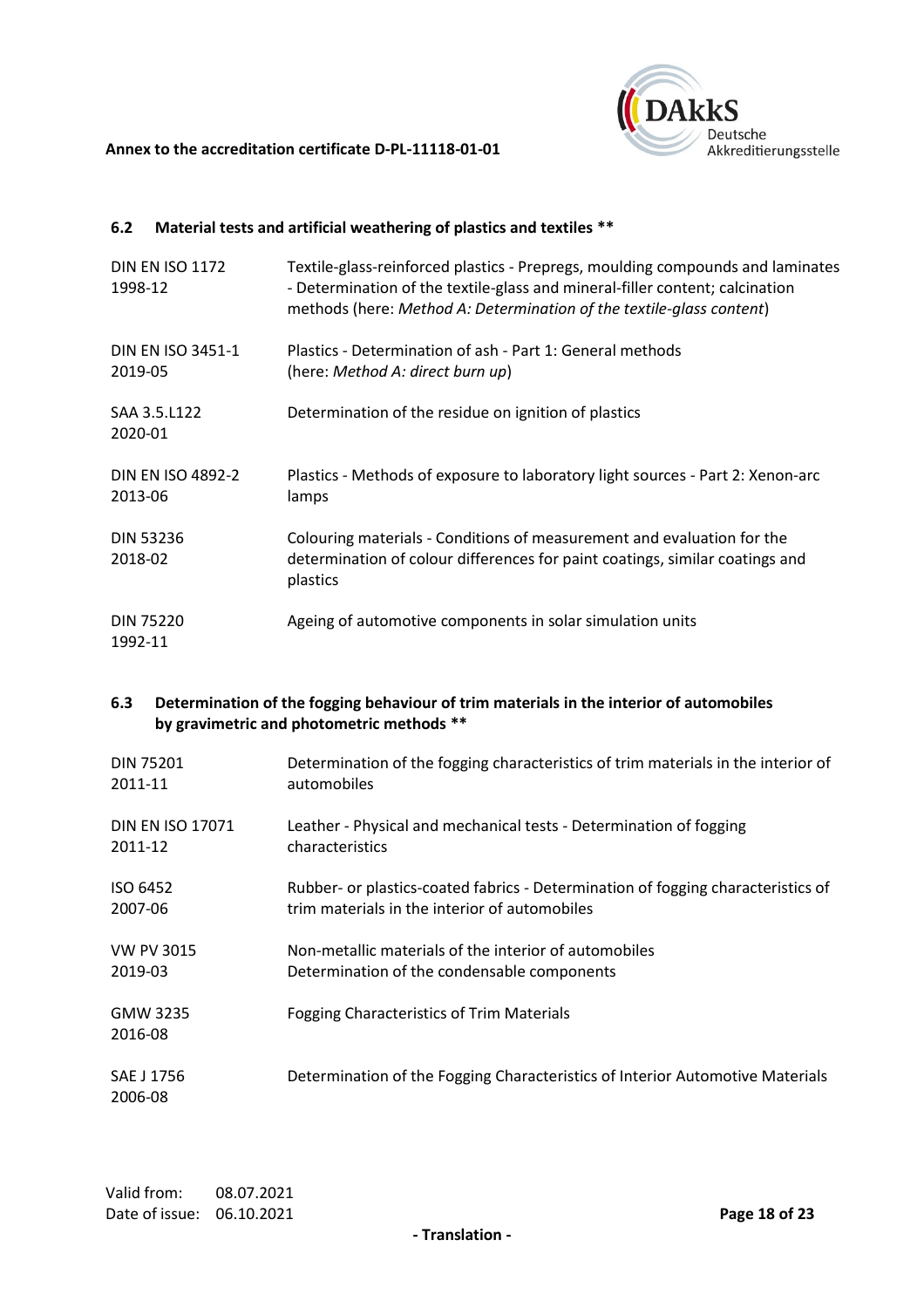

VOLVO STD 420-0003 Fogging - Organic Materials 2014-06

# **7 Testing of processing, thermal and electrical properties of plastics**

# **7.1 Determination of processing and thermal properties of plastics \*\*\***

| <b>DIN EN ISO 1133</b><br>2005-09   | Plastics - Determination of the melt mass-flow rate (MFR) and the<br>melt volume-flow rate (MVR) of thermoplastics (withdrawn standard, replaced<br>by DIN EN ISO 1133-1 and DIN EN ISO 1133-2)          |
|-------------------------------------|----------------------------------------------------------------------------------------------------------------------------------------------------------------------------------------------------------|
| <b>DIN EN ISO 1133-1</b>            | Plastics - Determination of the melt mass-flow rate (MFR) and                                                                                                                                            |
| 2012-03                             | melt volume-flow rate (MVR) of thermoplastics - Part 1: Standard method                                                                                                                                  |
| <b>DIN EN ISO 1133-2</b><br>2012-03 | Plastics - Determination of the melt mass-flow rate (MFR) and melt volume-flow<br>rate (MVR) of thermoplastics - Part 2: Method for materials sensitive<br>to time-temperature history and / or moisture |
| <b>DIN EN ISO 75-2</b>              | Plastics - Determination of temperature of deflection under load -                                                                                                                                       |
| 2013-08                             | Part 2: Plastics and ebonite (here: procedure A and B)                                                                                                                                                   |
| DIN EN ISO 306                      | Plastics - Thermoplastic materials -                                                                                                                                                                     |
| 2014-03                             | Determination of Vicat softening temperature (VST)                                                                                                                                                       |
| <b>DIN 53497</b>                    | Testing of plastics - Hot storage test on mouldings made of thermoplastic                                                                                                                                |
| 2017-04                             | moulding materials without external mechanical stressing                                                                                                                                                 |

# **7.2 Testing of electrical properties of plastics \*\*\***

| <b>DIN IEC 60093</b><br>1993-12                    | Methods of test for insulating materials for electrical purposes; volume<br>resistivity and surface resistivity of solid electrical insulating materials<br>(withdrawn standard) |
|----------------------------------------------------|----------------------------------------------------------------------------------------------------------------------------------------------------------------------------------|
| <b>DIN EN 60112</b><br>IEC 60112<br>2010-05        | Method for the determination of the proof and the comparative tracking indices<br>of solid insulating materials (VDE - regulation)                                               |
| DIN EN 60695-2-10<br>VDE 0471 Teil 2-10<br>2014-04 | Fire hazard testing - Part 2-10: Glowing / hot-wire based test methods -<br>Glow-wire apparatus and common test procedure                                                        |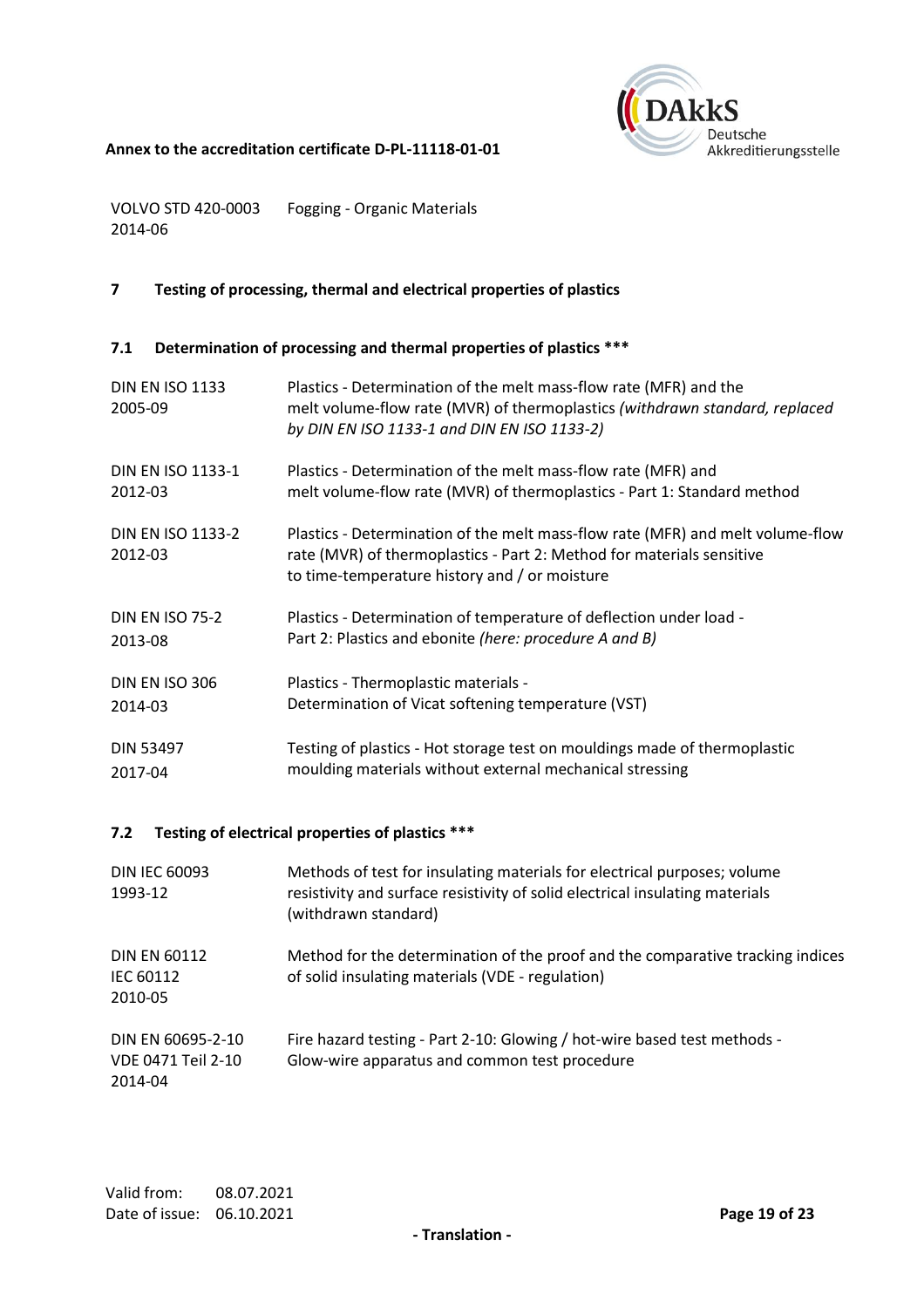

| DIN EN 60695-2-11<br><b>VDE 0471 Teil 2-11</b><br>2014-11 | Fire hazard testing - Part 2-11: Glowing/hot-wire based test methods -<br>Glow-wire flammability test method for end-products (GWEPT)                                                              |
|-----------------------------------------------------------|----------------------------------------------------------------------------------------------------------------------------------------------------------------------------------------------------|
| DIN EN 60695-2-12<br><b>VDE 0471 Teil 2-12</b><br>2015-01 | Fire hazard testing - Part 2-12: Glowing/hot-wire based test methods -<br>Glow-wire flammability index (GWFI) test method for materials                                                            |
| DIN EN 60695-2-13<br><b>VDE 0471 Teil 2-13</b><br>2015-01 | Fire hazard testing - Part 2-13: Glowing/hot-wire based test methods -<br>Glow-wire ignition temperature (GWIT) test method for materials                                                          |
| DIN EN 62631-3-1<br>2017-01                               | Dielectric and resistive properties of solid insulating materials - Part 3-1:<br>Determination of resistive properties (DC methods) -<br>volume resistance and volume resistivity - general method |
| DIN EN 62631-3-2<br>2016-10                               | Dielectric and resistive properties of solid insulating materials - Part 3-2:<br>Determination of resistive properties (DC Methods) -<br>surface resistance and surface resistivity                |
| 7.3                                                       | Determination of the horizontal burning rate of interior materials in motor vehicles **                                                                                                            |
| <b>DIN 75200</b><br>1980-09                               | Determination of burning behaviour of interior materials in motor vehicles                                                                                                                         |

| ISO 3795 | Road vehicles, and tractors and machinery for agriculture and forestry - |
|----------|--------------------------------------------------------------------------|
| 1989-10  | Determination of burning behaviour of interior materials                 |

FMVSS 302 2017-10 Flammability of interior materials

| <b>VW TL 1010</b>              | Materials for vehicle interiors;                                                                                    |
|--------------------------------|---------------------------------------------------------------------------------------------------------------------|
| 2008-01                        | burning behavior, material requirements                                                                             |
| <b>BMW GS 97038</b><br>2016-03 | Determination of burning behaviour to automotive interior trim materials                                            |
| DBL 5307 Pkt. 6.1              | Supply specification Flame retardant properties - Interior trim parts -                                             |
| 2019-07                        | Requirements and test specifications                                                                                |
|                                | (here: 6.1 Test to determine the horizontal burning rate of interior components,<br>materials and material systems) |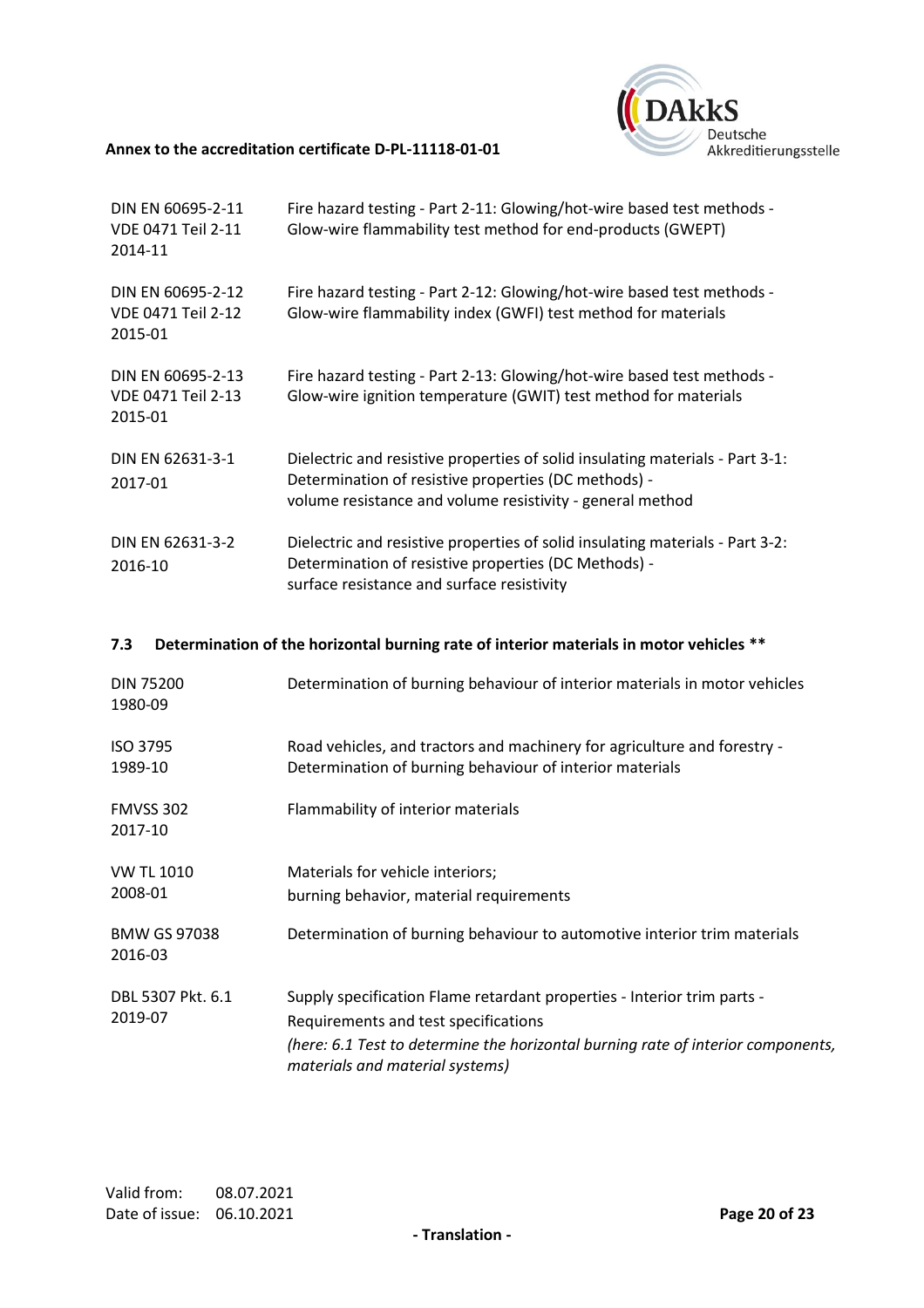

| GMW 3232<br>2016-12                     | Test Method for Determining the Flammability of Interior Trim Materials           |
|-----------------------------------------|-----------------------------------------------------------------------------------|
| VCS 5031,19<br>2018-05                  | <b>Flammability of Interior Materials</b>                                         |
| Porsche PTL 8501<br>2018-08             | Vehicle Interior Flammability Requirements and Testing (VW 96243)                 |
| 7.4                                     | Determination of the odour characteristics of trim materials in motor vehicles ** |
| <b>VDA 270</b><br>2018-06               | Determination of the odour characteristics of trim materials in motor vehicles    |
| PV 3900<br>2019-04                      | Vehicle Interior Components: Odor Test                                            |
| <b>VOLVO STD</b><br>429-0001<br>2005-01 | Odour of trim materials in vehicles                                               |
| GMW 3205<br>2016-08                     | Determining the Resistance to Odor Propagation of Interior Materials              |
| 7.5                                     | Determination of strength and hardness of plastics ***                            |

#### DIN EN ISO 2039-1 2003-06 Plastics - Determination of hardness - Part 1: Ball indentation method DIN 53435 1983-07 Testing of Plastics - Bending test and impact test on dynstat test pieces

# **7.6 Determination of density and bulk densitys of plastics \*\*\***

| DIN EN ISO 845<br>2009-10 | Cellular materials of rubber and plastics - Determination of bulk density |
|---------------------------|---------------------------------------------------------------------------|
| <b>DIN EN ISO 1183-1</b>  | Plastics - Methods for determining the density of non-cellular plastics - |
| 2019-09                   | Part 1: Immersion method, liquid pycnometer method and titration method   |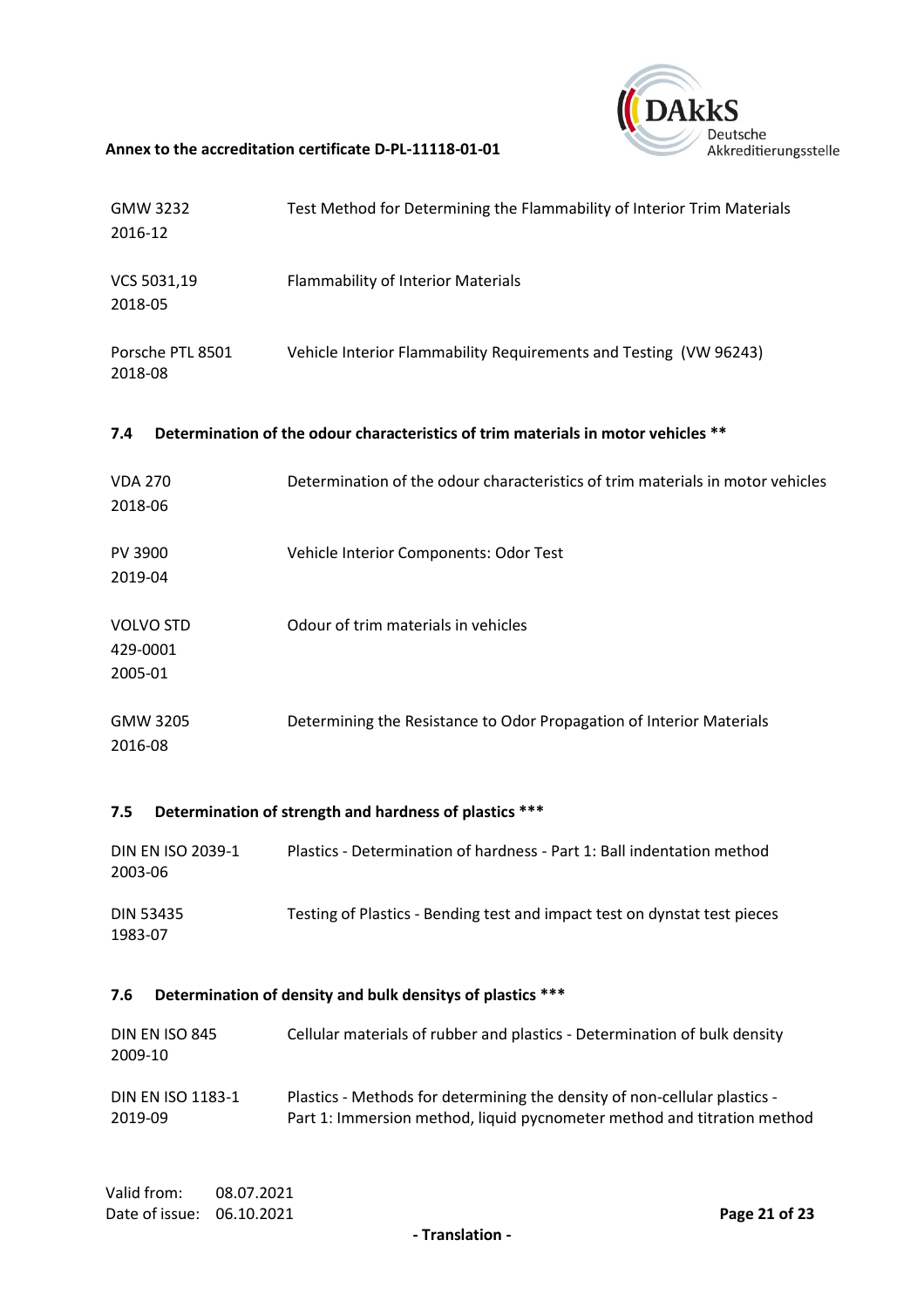

| DIN EN ISO 1183-3 | Plastics - Methods for determining the density of non-cellular plastics - |
|-------------------|---------------------------------------------------------------------------|
| 2000-05           | Part 3: Gas-pycnometer method                                             |

# **7.7 Determination of water absorption and of the effects of immersion in liquid chemicals of plastics\*\*\***

| DIN EN ISO 62<br>2008-05 | Plastics - Determination of water absorption                                    |
|--------------------------|---------------------------------------------------------------------------------|
| DIN EN ISO 175           | Plastics - Methods of test for the determination of the effects of immersion in |
| 2011-03                  | liquid chemicals                                                                |

**8 Biological testing for determination of the antimicrobial activity and biocompatibility**

# **8.1 Antimicrobial tests of textile products, plastics and materials\***

| ISO 22196 | Measurement of antibacterial activity on plastics and other non-porous surfaces |
|-----------|---------------------------------------------------------------------------------|
| 2011-08   |                                                                                 |

| <b>DIN EN ISO 20743</b> | Textiles - Determination of antibacterial activity of textile products |
|-------------------------|------------------------------------------------------------------------|
| 2013-12                 |                                                                        |

# **8.2 Biocompatibility testing of materials**

| DIN EN ISO 10993-5<br>2009-10 | Biological evaluation of medical devices -<br>Part 5: Tests for in vitro cytotoxicity |
|-------------------------------|---------------------------------------------------------------------------------------|
| <b>OECD 431</b><br>2016-07    | In Vitro Skin Corrosion: Reconstructed Human Epidermis (RHE) Test Method              |
| <b>OECD 439</b><br>2015-07    | In Vitro Skin Irritation: Reconstructed Human Epidermis Test Method                   |